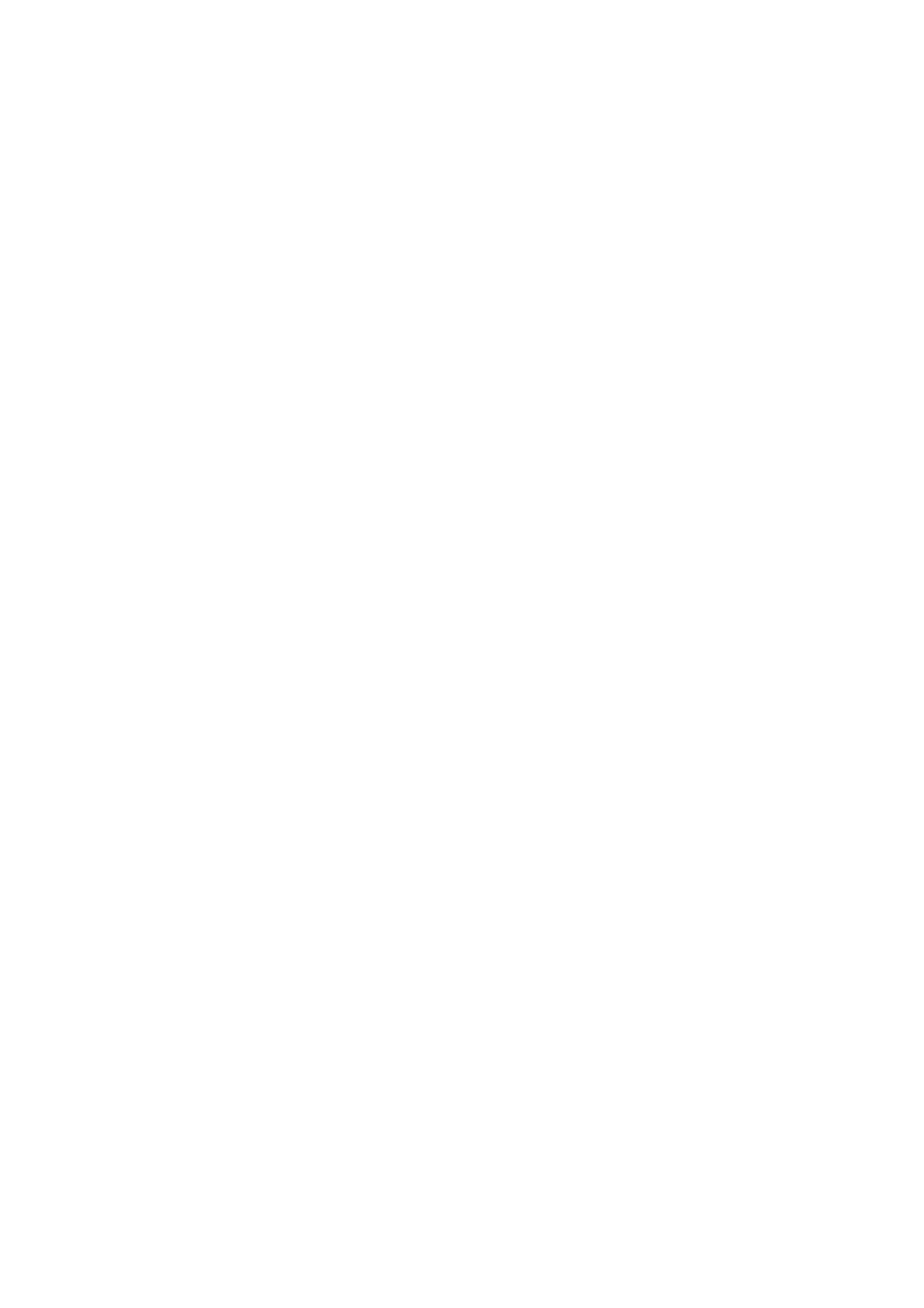# Spin-Outs and Patterns of Subsequent Innovation: Technological Development of Laser Diodes in the US and Japan

Hiroshi Shimizu Hitotsubashi University Institute of Innovation Research shimizu@iir.hit-u.ac.jp

Naohiko Wakutsu Nagoya City University Graduate School of Economics

#### Abstract

By exploring the technological development of laser diodes in the US and Japan, this study examines how the existence or absence of an entrepreneurial strategic choice for spin-outs influences patterns of subsequent technological development. The results show that spin-outs could hinder the subsequent development of existing technology when that technology is still at a nascent level, because the cumulative effects of technological development could disappear if research and development personnel left their parent firms in order to target different submarkets.

Keywords: innovation, R&D competition, technological trajectory, spin-out, sub-market, laser diode

JEL:O31, O32, O33, M13, L63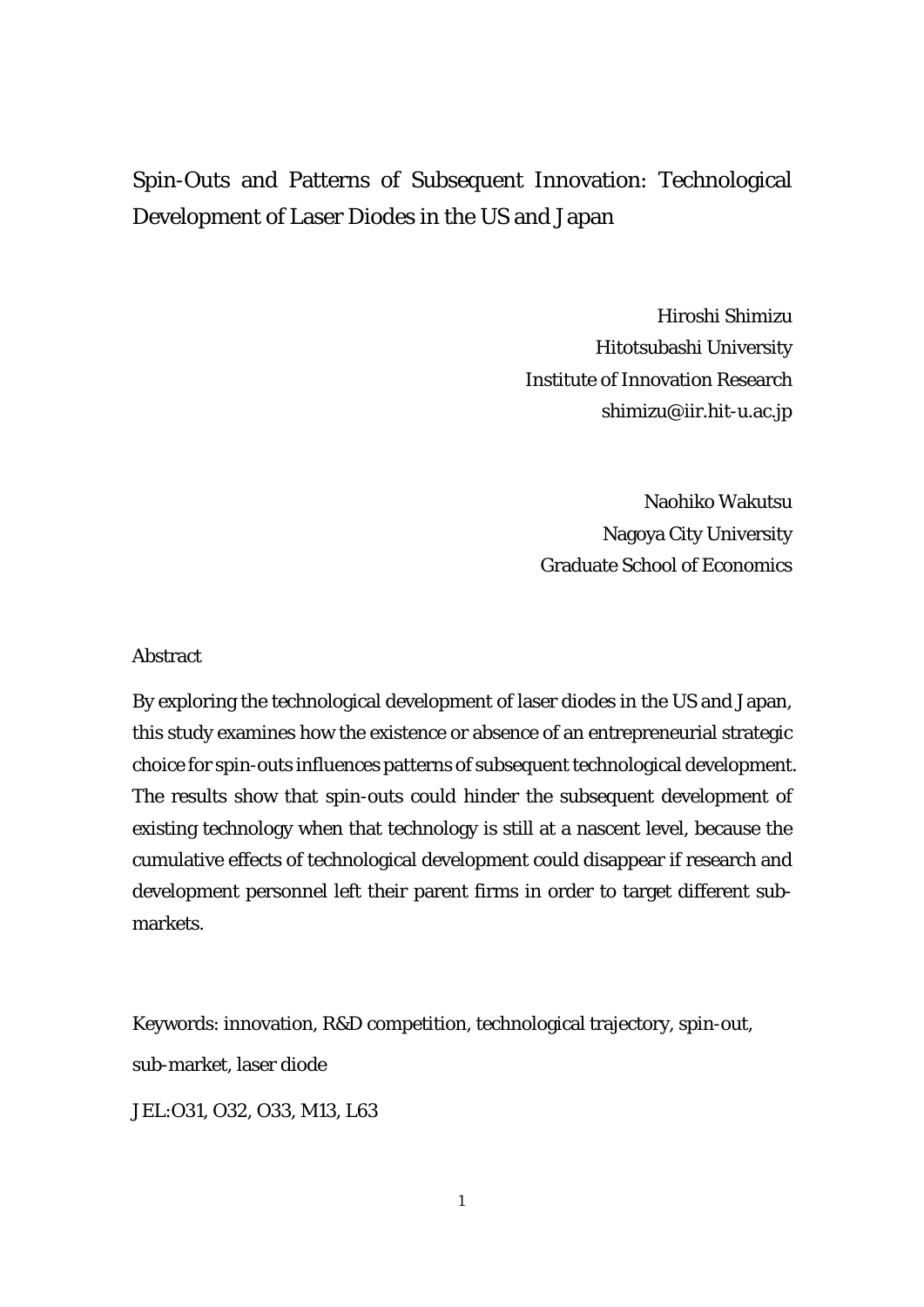### **1. Introduction**

Do entrepreneurial spin-outs promote innovation? This study explores how entrepreneurial spin-outs influence the ways in which technology with a considerable number of areas of application evolves over time, by investigating the technological development of laser diodes in the US and Japan.

Spin-outs have played a vital role in industry, especially in technologyintensive industries. Internal resources have been spun off from parent firms to be marketed separately and to generate additional value. Spilling over from intellectual hubs, numerous engineers have established technology-intensive businesses. A notable example is Fairchild Semiconductor and its spin-out firms in Silicon Valley. Spin-outs have an important industrial function of fulfilling untapped demand by utilizing existing technology laterally. Entrepreneurial activity based on this pattern of knowledge spillovers is considered to drive economic and technological development.

Although employee start-ups generate great interest in different fields such as entrepreneurship, regional clusters, open innovation, and corporate finance, few studies have considered the impact of employee start-ups on subsequent technological development. It is reasonable to assume that the productivity of the parent firm is reduced if skilled personnel leave and launch start-ups, because a core source of the competitive advantage of a firm in a knowledge-intensive industry is strongly embodied and embedded in the human capital of its employees. Thus, a society in which we can observe a high level of employee entrepreneurship and spin-outs can display different technological development patterns from a society in which entrepreneurial spin-outs are rarely observed.

This study focuses on how entrepreneurial spin-outs influence the ways in which technology that has the potential to be utilized in a wide variety of products and processes is developed after its original invention. Since newly invented technology is at a nascent stage, its subsequent cumulative development plays a very important role in the full realization of its potential (Nathan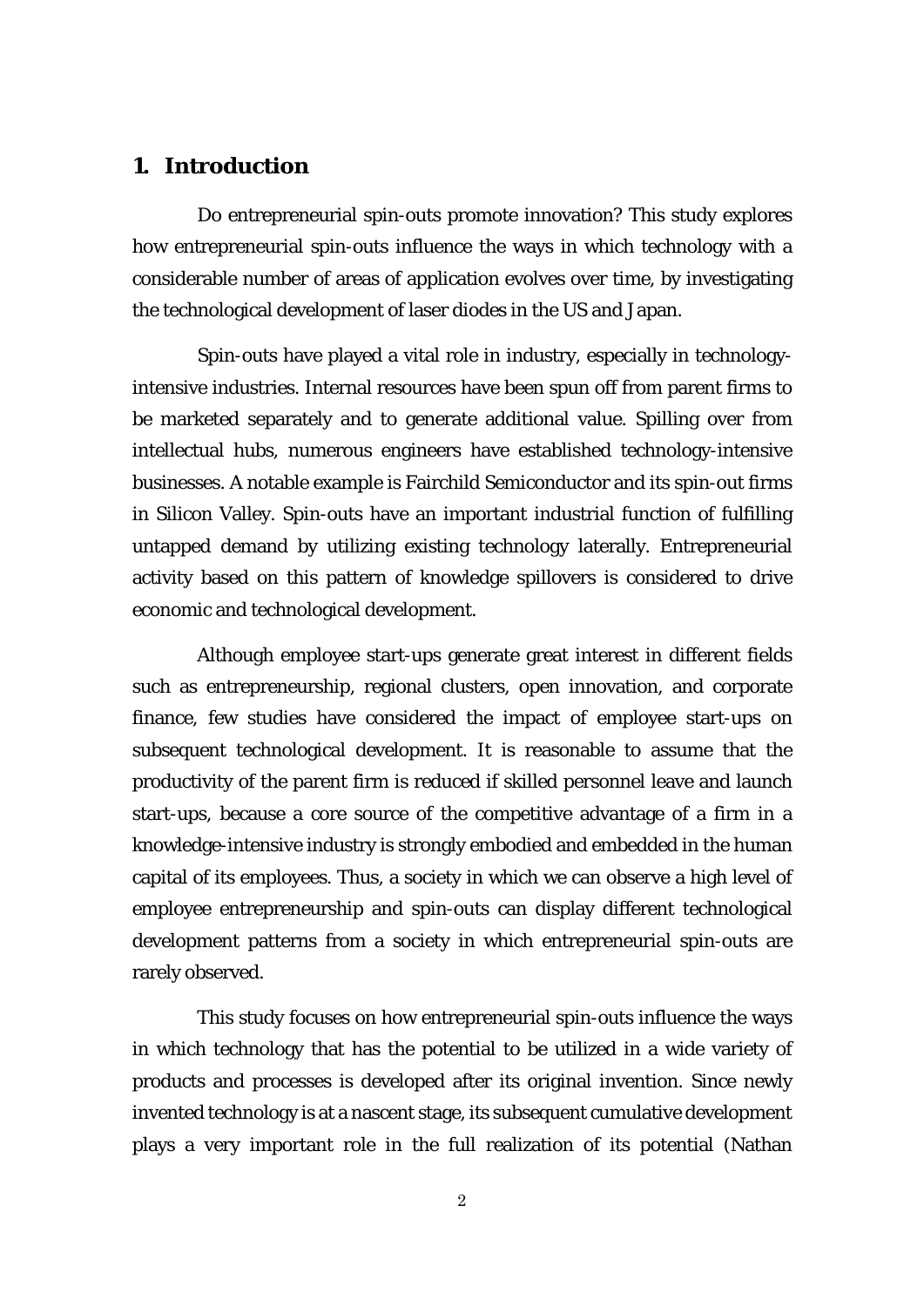Rosenberg, 1979). Subsequent cumulative technological development is of significant importance in the case of highly versatile technology, otherwise known as general-purpose technology (GPT), and can have a critical impact on economic and industrial growth (Elhanan Helpman, 1998, Richard G. Lipsey et al., 1998, Richard G. Lipsey et al., 2005).

The laser has generally been considered to belong to the class of versatile technologies.[1](#page-4-0) The laser diode, which is the most widely used type of laser, is a kind of laser that emits a narrow beam of coherent light. Typical examples of the domains in which laser diodes are used are telecommunications, optical information storage, sensors, pointers, displays, measurements and medicine; and they are also used for pumping other lasers. The laser diode was one of the most important technologies underpinning the dramatic changes that occurred in information technology during the latter half of the twentieth century. As will be described in Section 3, US and Japanese organizations have been the main actors throughout the history of laser diode research. Throughout the 1960s and 1970s, US and Japanese firms targeted the same markets, encountered the same technological problems, and aimed to achieve the same goals. However, US scientists and engineers began to diverge from their Japanese counterparts in the 1980s when they started to leave their parent organizations and launch start-ups, while Japanese firms continued to compete in the same technological areas (Hiroshi Shimizu, 2010).

Section 2 of this paper reviews the current literature on employee start-

<span id="page-4-0"></span><sup>&</sup>lt;sup>1</sup> As discussed in Section 2, general-purpose technologies (GPTs) have several positive characteristics, such as versatility and a high impact on macroeconomic productivity. On the basis of the four characteristics of GPTs (a wide scope for improvement and elaboration; applicability across a broad range of uses; potential for use in a wide variety of products and processes; and strong complementarities with existing or potential new technologies), it has been suggested that historical patent data should be examined to explore whether electricity should be considered to be a GPT (**Moser, Petra and Tom Nicholas.** 2004. "Was Electricity a General Purpose Technology? Evidence from Historical Patent Citations." *American Economic Review*, 94(2), 388-94. ) The main purpose of this study, however, is not to explore whether laser diodes are actually GPT.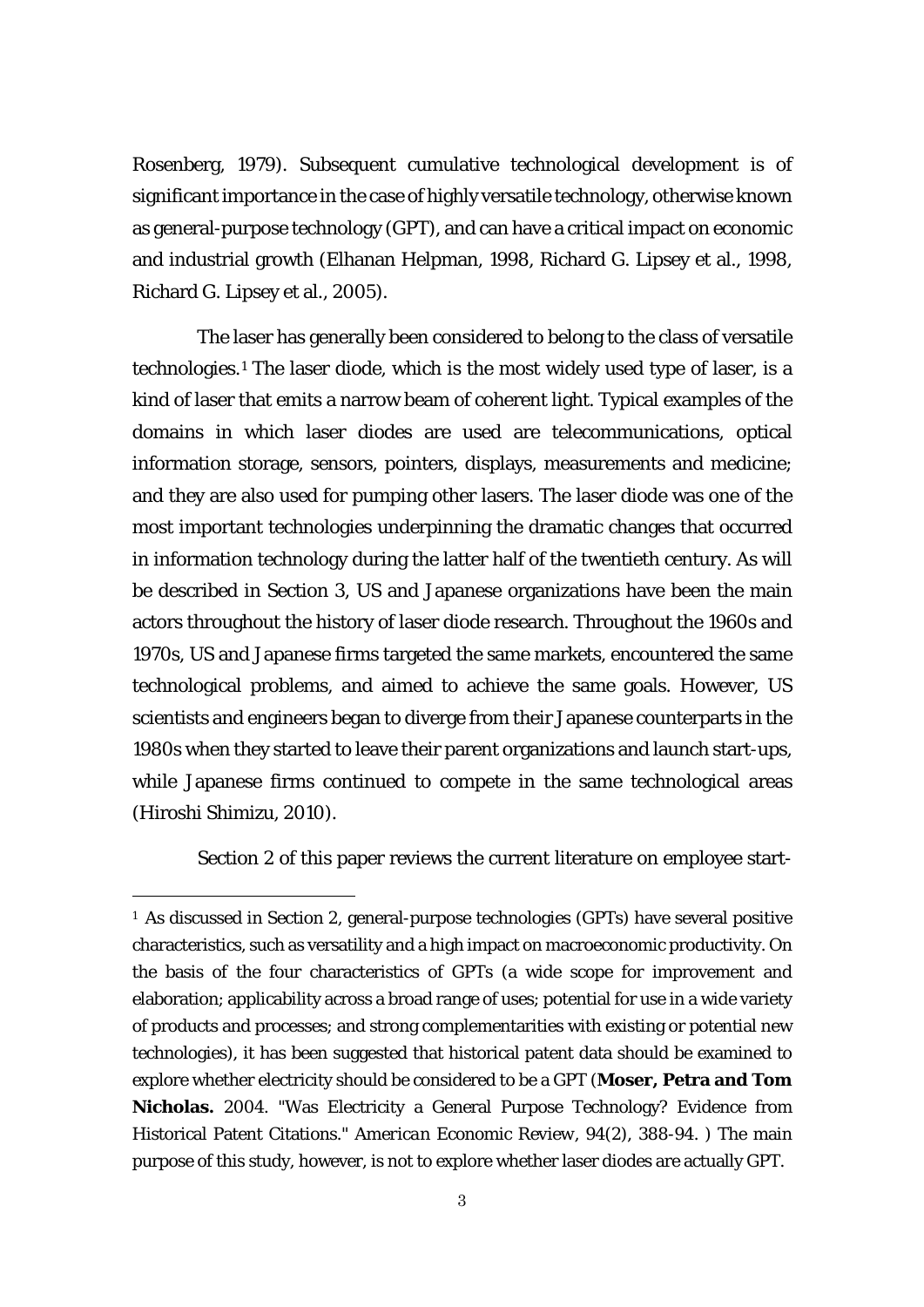ups, the technological development of highly versatile technology, and patterns of subsequent technological development. Section 3 explains the data and approach of this study. Section 4 describes the processes of laser diode development in the US and Japan, and explains the technological developments in two major applications: optical communications and optical information storage. Focusing on the research and development (R&D) spin-outs in the US and the absence of spin-outs in Japan, Section 5 scrutinizes how US firms withdrew from the subsequent technological development and gained competitiveness in customized and untapped markets, while Japanese firms continued to compete in the same technological areas. Section 6 discusses how entrepreneurial R&D spin-outs influence patterns of subsequent technological development. To conclude, Section 7 summarizes the findings of this study, considers their implications, limitations and suggests directions for future research.

#### **2. Literature Review**

This paper attempts to create a bridge between the literature on employee start-ups and the literature on innovation patterns. Employee start-ups have been one of the most important focuses in innovation studies, and have been explored from various perspectives such as entrepreneurship, regional clusters, and knowledge spillover. The main aspects explored by the previous literature on employee start-ups have been the identification of entrepreneurs (Thomas M. Begley and David P. Boyd, 1987, Michael J. Crant, 1996), the location of employee start-ups (Arnold C. Cooper, 1985, David A. Garvin, 1983, AnnaLee Saxenian, 1994), the initial market focus of employee start-ups (James J. Anton and Dennis Yao, 1995, Steven Klepper and Sally Sleeper, 2005, Steven N. Wiggins, 1995), the relationships between employee start-ups and their parent firms, and how the performance of employee start-ups differs from that of their parent firms (Rajshree Agarwal et al., 2004, Benjamin A. Campbell et al., 2012).

Employee start-ups can be classified into two categories: spin-offs and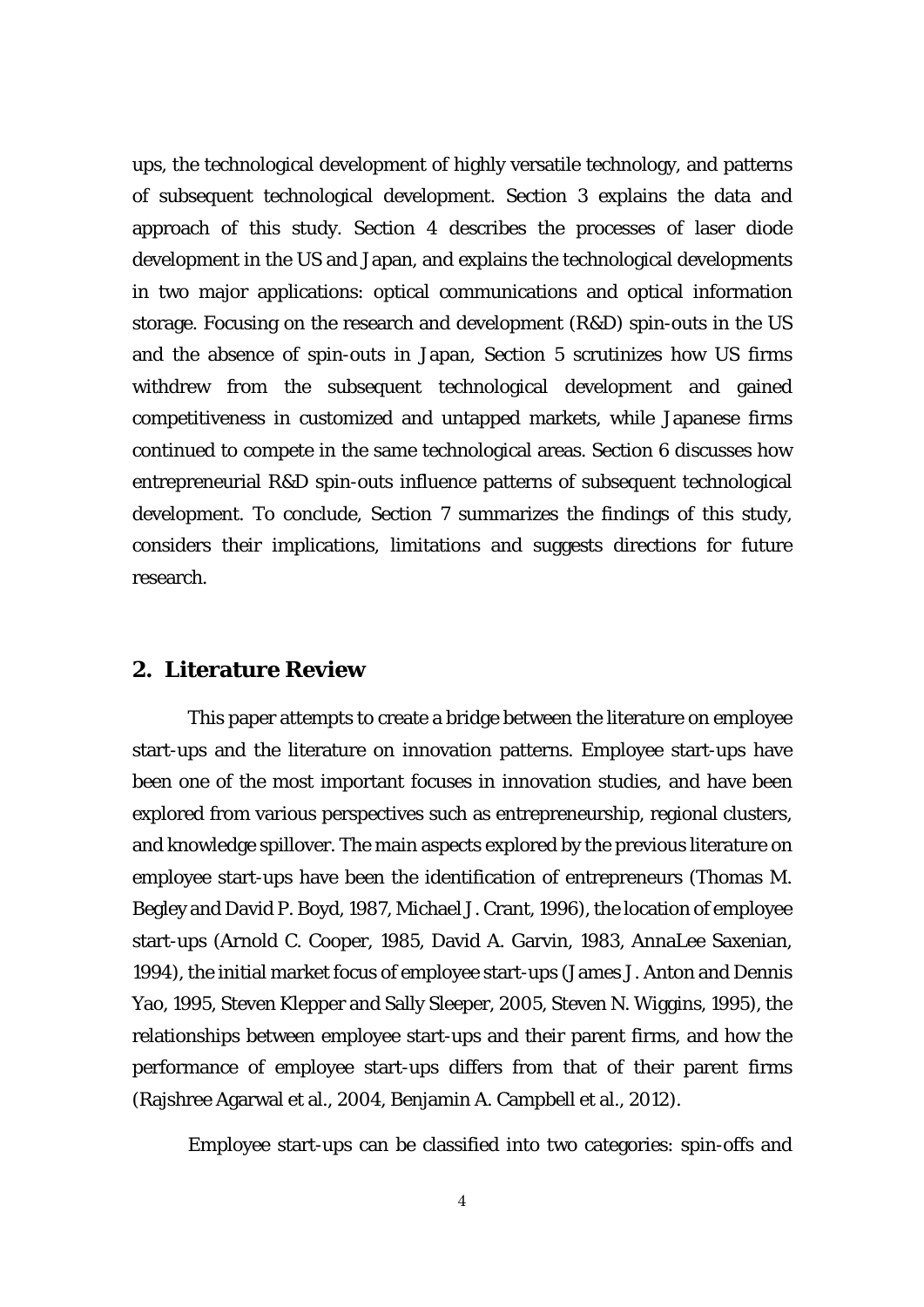spin-outs. The former is where the employee start-up has a capital investment from its parent firm, which is a type of divestiture. The latter is where the employee start-up does not have any capital ties with its parent company; this type is the focus herein. While much of the previous literature on employee startups explores spin-offs, it also provides important insights for spin-outs.[2](#page-6-0)

The previous literature on the relationship between employee start-ups and their parental organizations has observed that conflict between the founder of the start-up and the parent firm can be an antecedent of the formation of the employee start-up (Steven Klepper and Peter Thompson, 2010, Peter Thompson and Jing Chen, 2011). An employee who plans to spin out tends to transfer as many tangible and intangible assets as possible (such as his/her specific expertise and interpersonal networks) to the new workplace (Rajshree Agarwal and David B. Audretsch, 2001). A negative impact on the parent firm has therefore been observed because the firm's capable human resources leave and transfer to employee start-ups (Benjamin A. Campbell, Martin Ganco, April M. Franco and Rajshree Agarwal, 2012). It is assumed that the conflict would be larger in the spin-out case because a spin-off has support from its parent firm whereas a spinout does not.

The size of the negative impact of the loss of talented personnel on the parent firm depends on the firm's ability to source replacements with similar skills and other relevant attributes from the labor market or to cultivate such personnel internally. When firm-specific skills, tacit knowledge, or special expertize play an important role, and when the pool of talented personnel is limited in the labor market, a firm generally requires time to regain these human resources (Russell W. Coff, 1997, Harry M. Collins and R G. Harrison, 1975, Ikujiro Nonaka and Hiro Takeuchi, 1995, Lynne G. Zucker et al., 1998). Explorations of start-ups in Silicon Valley and observations of employee start-ups have shown that they contribute greatly to knowledge spillovers and high-tech

<span id="page-6-0"></span><sup>2</sup> For a detailed literature review on employee start-ups, see **Klepper, Steven.** 2001. "Employee Startups in High-Tech Industries." *Industrial and Corporate Change*, 10(3), 639-74.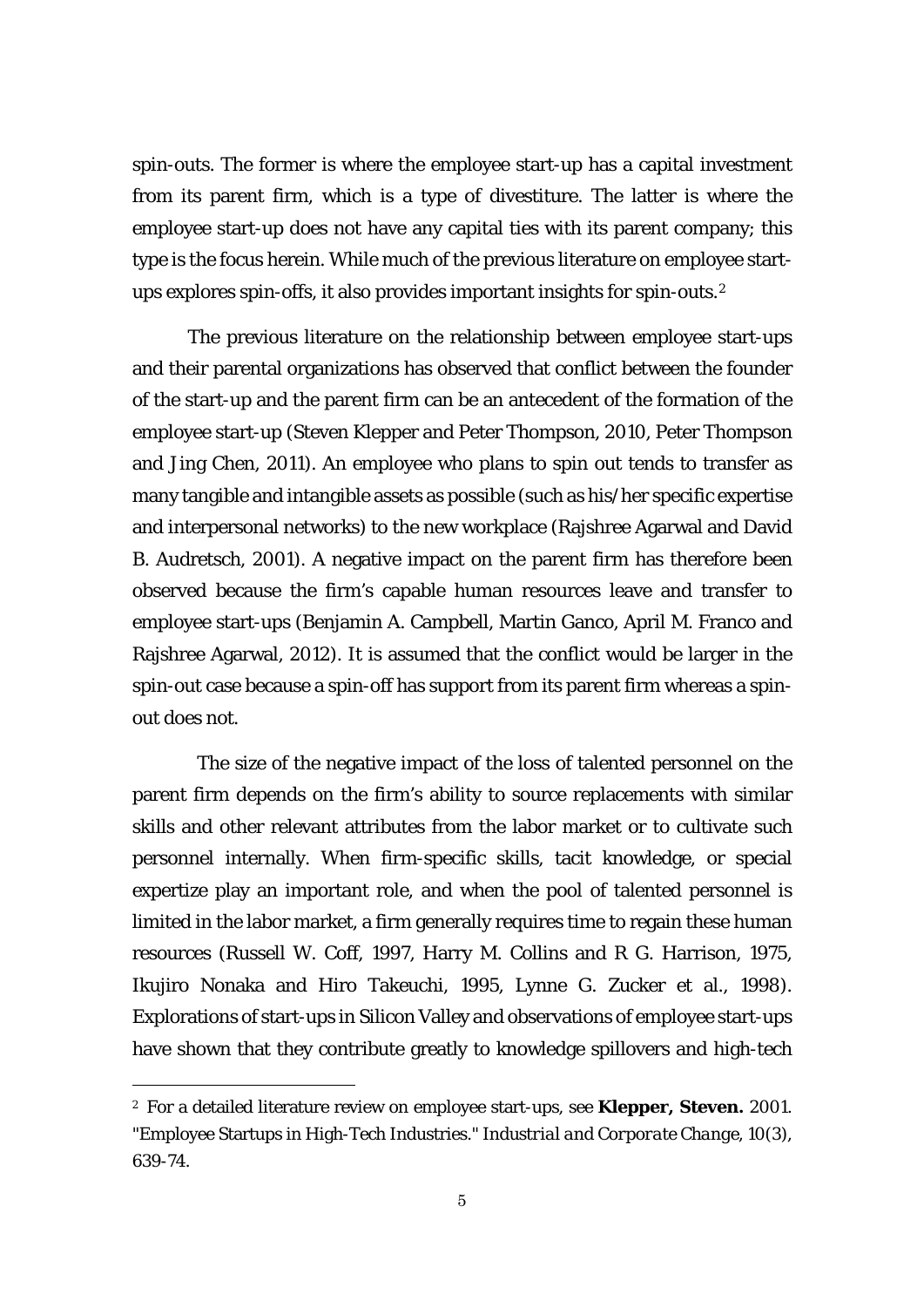clustering; the corollary being that they might delay the ongoing R&D projects of their parent organizations (Richard L. Florida and Martin Kenney, 1990). Even though these potential delays have been suggested in the extant literature, they have not been explored in detail.

Further, most of the literature has indicated that employee start-ups initially tend to target a new sub-market so that they are not directly challenging the parent firm (James J. Anton and Dennis Yao, 1995, Clayton M. Christensen, 1993, Steven Klepper and Sally Sleeper, 2005, Steven N. Wiggins, 1995). Submarkets are defined as "islands of activity that are insulated from the rest of an industry on both the demand and supply side."[3](#page-7-0) Sub-markets appeal to different users and require different knowledge and methods of production from existing markets (Guido Buenstorf and Steven Klepper, 2010). Sub-markets are areas in which new entrants can launch their own businesses by utilizing existing technology (James J. Anton and Dennis Yao, 1995, Guido Buenstorf and Steven Klepper, 2010, Clayton M. Christensen, 1993, Steven Klepper, 1996, Steven N. Wiggins, 1995). For example, by utilizing valuable discoveries and expertize that a founder has accumulated at an incumbent firm, an employee start-up in a hightech industry may produce a product that is sufficiently differentiated not to jeopardize the viability of its parent's position in a related market in the short term (Clayton M. Christensen and Joseph L. Bower, 1996, Steven Klepper, 2001). This suggests that employee start-ups diffuse R&D resources from existing R&D projects into different sub-markets. It implies that employee start-ups influence the subsequent development of existing technology, which has not been explored in the previous literature on employee start-ups.

The literature on economic history shows that the extent to which the eventual potential of a technology is realized depends on the level of subsequent technological development (Robert C. Allen, 2009, Joel Mokyr, 1990, Nathan Rosenberg, 1979). Subsequent technological development is very important,

<span id="page-7-0"></span><sup>3</sup> **Bhaskarabhatla, Ajay and Steven Klepper.** 2014. "Latent Submarket Dynbamics and Industry Evolution: Lessons from the Us Laser Industry." Ibid.23(6), 1381-415., p.1381.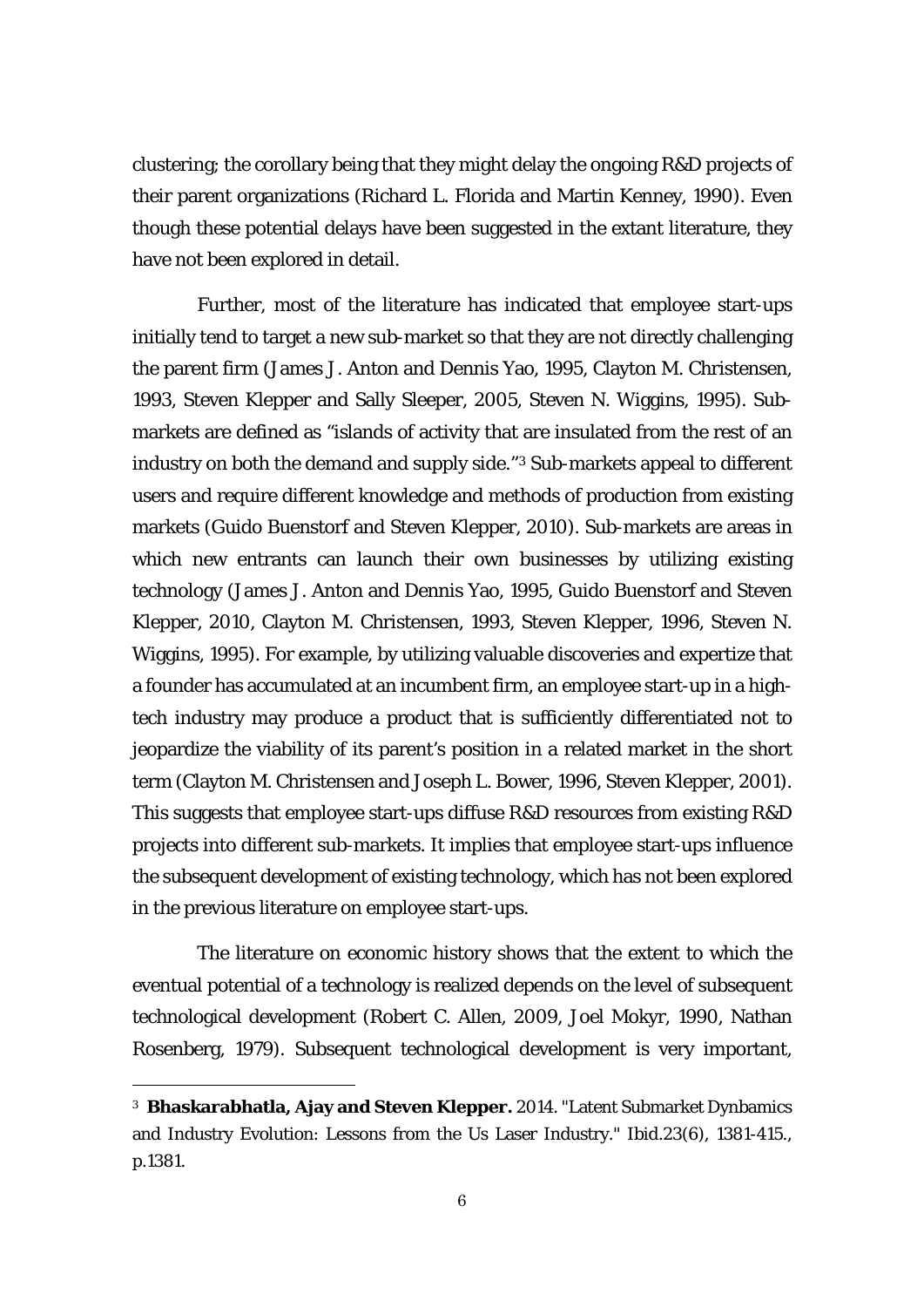especially in the case of technologies that can be used in a wide variety of products and processes, so-called general-purpose technologies (GPTs). A GPT is defined as "a technology that initially has much scope for improvement and eventually comes to be widely used, to have many uses, and to have many Hicksian and technological complementarities." [4](#page-8-0) Electricity, the steam engine, lasers, and computers are generally regarded as some of the most important GPTs. One of the reasons why GPTs have received attention is that the occasional arrival of a new GPT yields large positive externalities on macroeconomic outcomes (Elhanan Helpman, 1998). However, it must be noted that the initial impact of GPTs on overall productivity growth is minimal. The realization of the eventual potential of a GPT may take several decades or, even, hundreds of years.

Subsequent technological development has been discussed in two different streams of research. One research stream is based on the concepts of paradigms and trajectories. Thomas Kuhn introduced the concept of paradigms to explain the pattern of development in science (Thomas S. Kuhn, 1962). A paradigm is rather loosely defined as a distinct pattern of finding, reasoning, and solving problems in science and technology. Based on Kuhn's discussion of paradigms, Dosi defined a technological trajectory as "a cluster of possible technological directions whose boundaries are defined by the nature of the paradigm itself" (Dosi, 1982, p.154). In other words, the paradigm defines the direction of subsequent technological advances. Once a certain technological trajectory emerges, it provides the direction for subsequent technological development. Technological trajectories are not created by a single actor. In a similar way to the normal science paradigm, as described by Kuhn (1962), technological trajectories emerge through interactions involving several actors. That is, a certain technological trajectory emerges when the majority of the actors take a cumulative technological approach to the same technological problem.

The other research stream involves management studies vis-a-vis the

<span id="page-8-0"></span><sup>4</sup> **Lipsey, Richard G.; Cliff Bekar and Kenneth Carlaw.** 1998. "What Requires Explanation?," E. Helpman, *General Purpose Technologies and Economic Growth.*  Cambridge, Mass.: MIT Press, 15-54., p.43.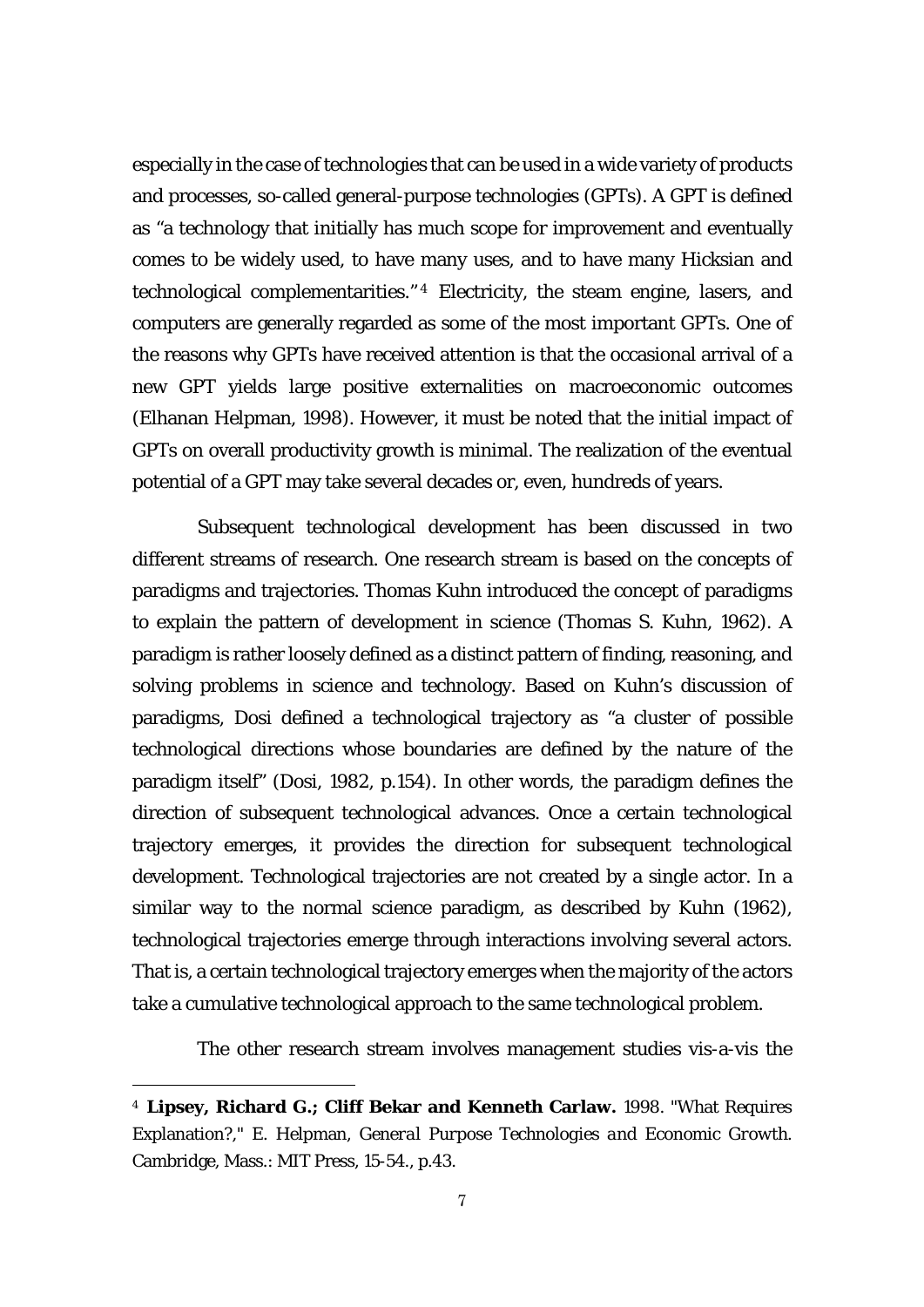concept of dominant design. Dominant design is a key technological feature that has become a de facto standard of industries; it determines the direction(s) of subsequent technological development (William J. Abernathy, 1978, Fernando F. Suárez, 2004, James M. Utterback and William J. Abernathy, 1975). Even though the interpretations of the concepts, underlying causal mechanisms, and units of analysis have varied in the extant empirical literature on dominant design (Johann Peter Murmann and Koen Frenken, 2006), that literature reveals that several new designs and a variety of new materials are created before a dominant design emerges. After the emergence of a dominant design, the subsequent technological development becomes incremental, cumulative, and standardized along a certain technological trajectory.

Even though the research fields and terminologies do not entirely correspond to each other, both research streams suggest that the subsequent cumulative technological development will be diminished if the majority of the actors do not invest their resources into the same technological problems with the same technological approach. While the extant literature on technological trajectories and dominant design describes the pattern of technological development in general, it does not articulate how the pattern varies according to R&D resource dispersion. Following Florida and Kenney (1988, 1990), it can be assumed that the subsequent development of existing technology is hampered if the sub-markets are highly cultivated by entrepreneurial spin-outs. However, the impact of spin-outs has not been explored in the literature in relation to patterns of innovation. Therefore, this paper attempts to shed light on how R&D spin-outs influence patterns of subsequent technological development.

Bhaskarabhatla and Klepper (2014) take a similar approach and explore a similar field to this paper. Examining the US laser industry from the 1960s to the beginning of the twenty-first century, they posit a model of industrial evolution that features the creation, destruction, and fusing of independent submarkets. Since they describe industrial evolution in terms of sub-markets and they explore lasers, their paper provides significant insights into this research, even though the research focus is different. The unit of analysis herein is much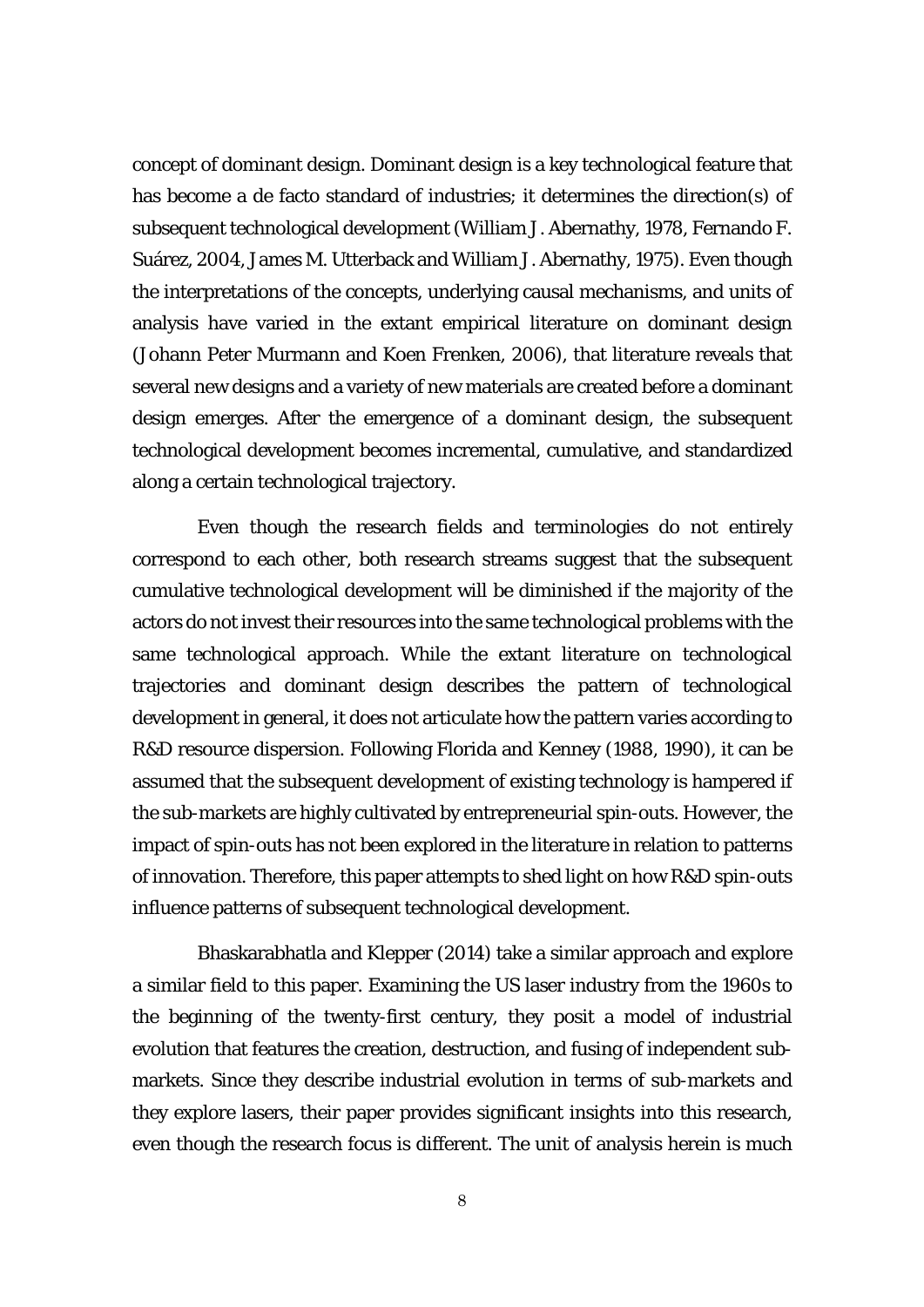smaller than it was in this comparator study. To elaborate, Bhaskarabhatla and Klepper (2014) lump together different types of lasers such as  $CO<sub>2</sub>$ , He-Ne, ion, gas, dye, solid state, and laser diodes, and consider them as a single industry. However, the performance specifications of these lasers are fairly diverse. Many of the lasers are used in completely different and independent markets and they are not technically closely related to each other, even though the fundamental physics of lasers is shared. This means that the potential for them becoming substitutes for each other is fairly limited, even if the technology is sufficiently improved. These different types of lasers are utilized in quite diverse applications, such as compact disk players, missile tracking, welding, and inertial confinement fusion. Further, even if we focus on just one type of laser, for example the laser diode, which this paper is exploring, this has been used in very different ways for optical communications, optical disks, medical uses, sensors, and printers, for example. Therefore, if we take all lasers as a single industry and each type of laser as a sub-market, we may overestimate the number of employee start-ups in the same industry and underestimate the emergence of sub-markets, because this operationalization of the industry and the sub-markets is too large to capture the creation of sub-markets. By taking a closer look at the laser diode and its submarkets, this paper brings into focus spin-outs in sub-markets and subsequent technological development.

### **3. Data and Approach**

This study uses three different types of data. Since each type of data has its own advantages and disadvantages, multiple data types can reduce the impact and importance of disadvantages, and shed light on the technological developments from spin-outs.

The primary data sources for this study are patents and academic publications. Patents do not necessarily cover all technological developments, because not all technologies are patentable; moreover, a firm might strategically decide to keep its invention(s) secret (Zvi Griliches, 1990, Adam B. Jaffe and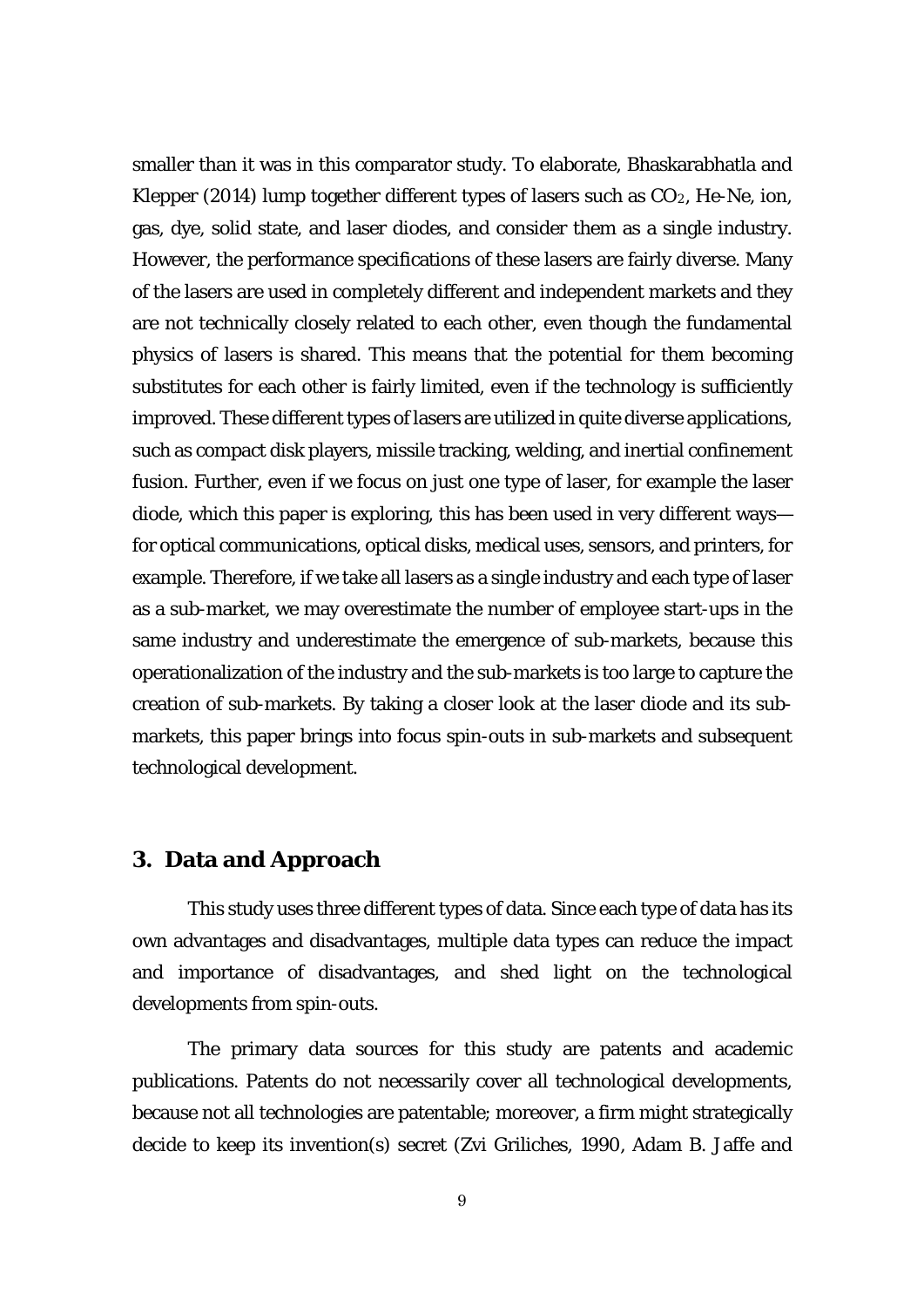Manuel Trajtenberg, 2002). However, patents have been widely used to examine technological change in a particular area of technology or a particular industry because they provide important information such as the names of the inventors, the name and address of the assignee, a technological description, and the date of application. This study examines patents granted by the United States Patent and Trademark Office (USPTO) and the Japan Patent Office to explore how R&D has diverged over time in the US and Japan. Patents are categorized into technological classifications with International Patent Classification (IPC) codes. This study utilizes the IPC codes to identify laser diode technologies; the details of this will be discussed in Section 5. Moreover, by examining changes in the assignees and the addresses of the top inventors, this study examines inventors' mobility.

In addition to patents, academic studies on laser diodes are explored to examine the technological performance of firms and research institutions. Since laser diodes constitute a highly knowledge-intensive and science-based industry, scientists and engineers in both the US and Japan have published numerous relevant papers in academic journals. These publications permit a thorough investigation into the performance of laser diodes achieved by the research groups, because it is necessary for the authors to report laser diode performance, such as wavelength and power consumption, as well as how this performance was attained, in their publications. While patents describe manufacturing processes in detail, they do not necessarily report in detail on the laser diode performance that can be achieved by the invention. This is because a laser diode cannot work with a single patent. For instance, several technologies need to be combined to make a laser diode perform laser oscillation. Therefore, a single patent would not necessarily report well on laser diode performance. Therefore, by examining the authors, their affiliations, the year of publication, and the laser diode performance reported in individual papers published in specific journals from 1960–2010, this study explores the technological developments in the US and Japan. The journals explored for this study are *Applied Physics Letters,*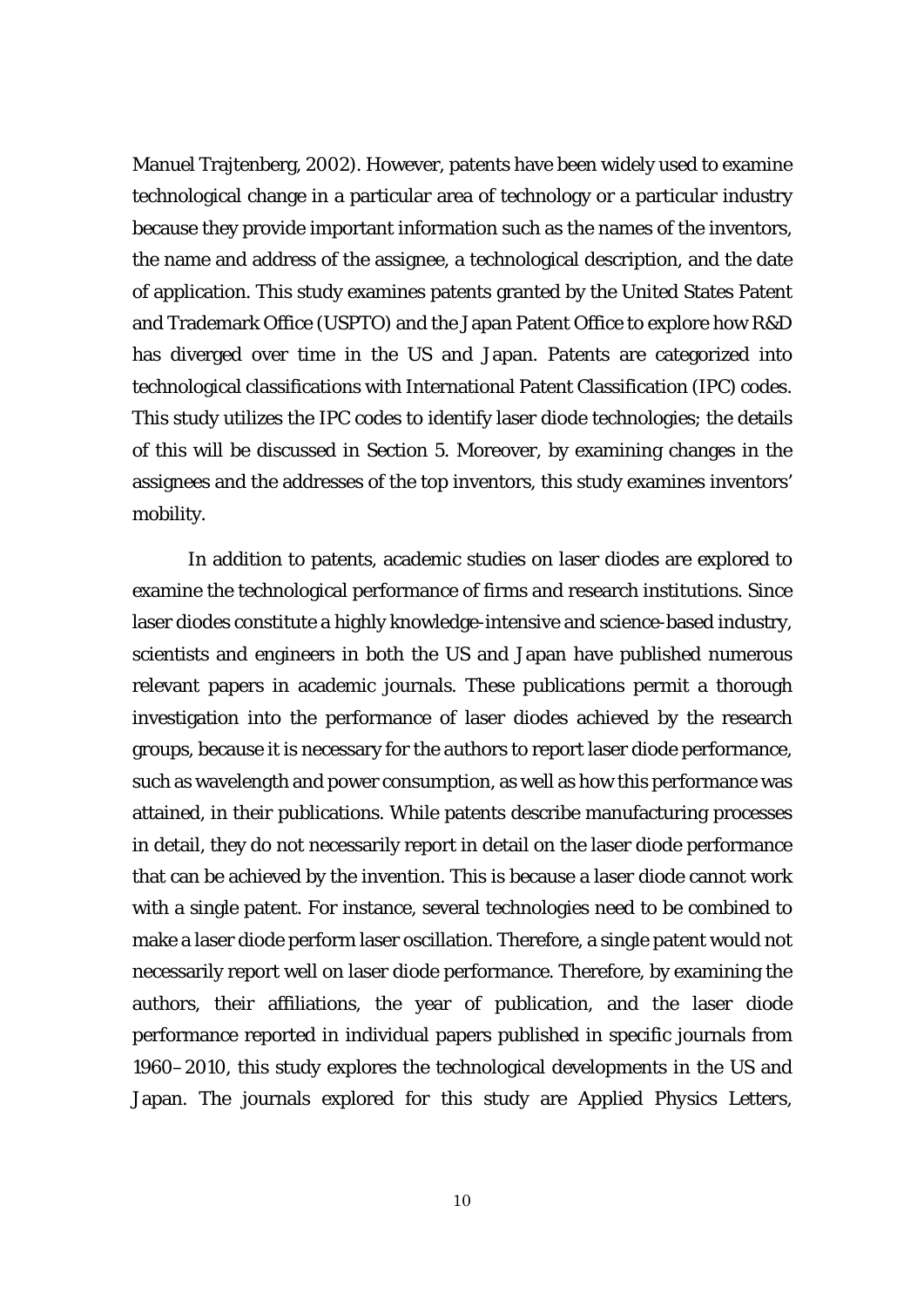*Electronics Letters, Journal of Applied Physics, IEEE Journal of Quantum Electronics*, and *Japanese Journal of Applied Physics*.[5](#page-12-0)

In addition to academic publications, patents, and archival records such as industrial reports, the authors conducted 165 interviews between September 2004 and June 2015 with scientists, engineers, and corporate managers engaged in laser diode R&D in the US and Japan. [6](#page-12-1) Many of the interviewees are top inventors selected from the patents and journal publications described above. This study uses the interviews to supplement the academic papers and patents and to explore the validity of arguments. Further, the interviews allow us to avoid a double counting problem.

From this longitudinal exploration of technological development in two different national settings, this study scrutinizes the extent to which subsequent technological development may fade away when spin-outs from incumbent firms to start-ups are active; this cannot be examined if one only studies technological development in one such institutional setting.[7](#page-12-2) The longitudinal international comparison of detailed case studies allows a careful investigation of R&D activities to be carried out. We show that these activities started almost simultaneously, and that their results, which have become increasingly divergent in the two different countries, are highly path-dependent and are embedded in their institutional contexts.

### **4. Laser Diodes and Technological Developments**

This section briefly describes the technological development of laser diodes, also known as semiconductor lasers. Among the many varieties of lasers

<span id="page-12-0"></span><sup>5</sup> All these journals are recognized as top journals in laser diode research; this was confirmed by the interviews that were conducted by the authors.

<span id="page-12-1"></span><sup>6</sup> The list of interviewees is available on request.

<span id="page-12-2"></span><sup>7</sup> We define an incumbent firm as a firm that was already in existence when the first laser diode was invented in 1962.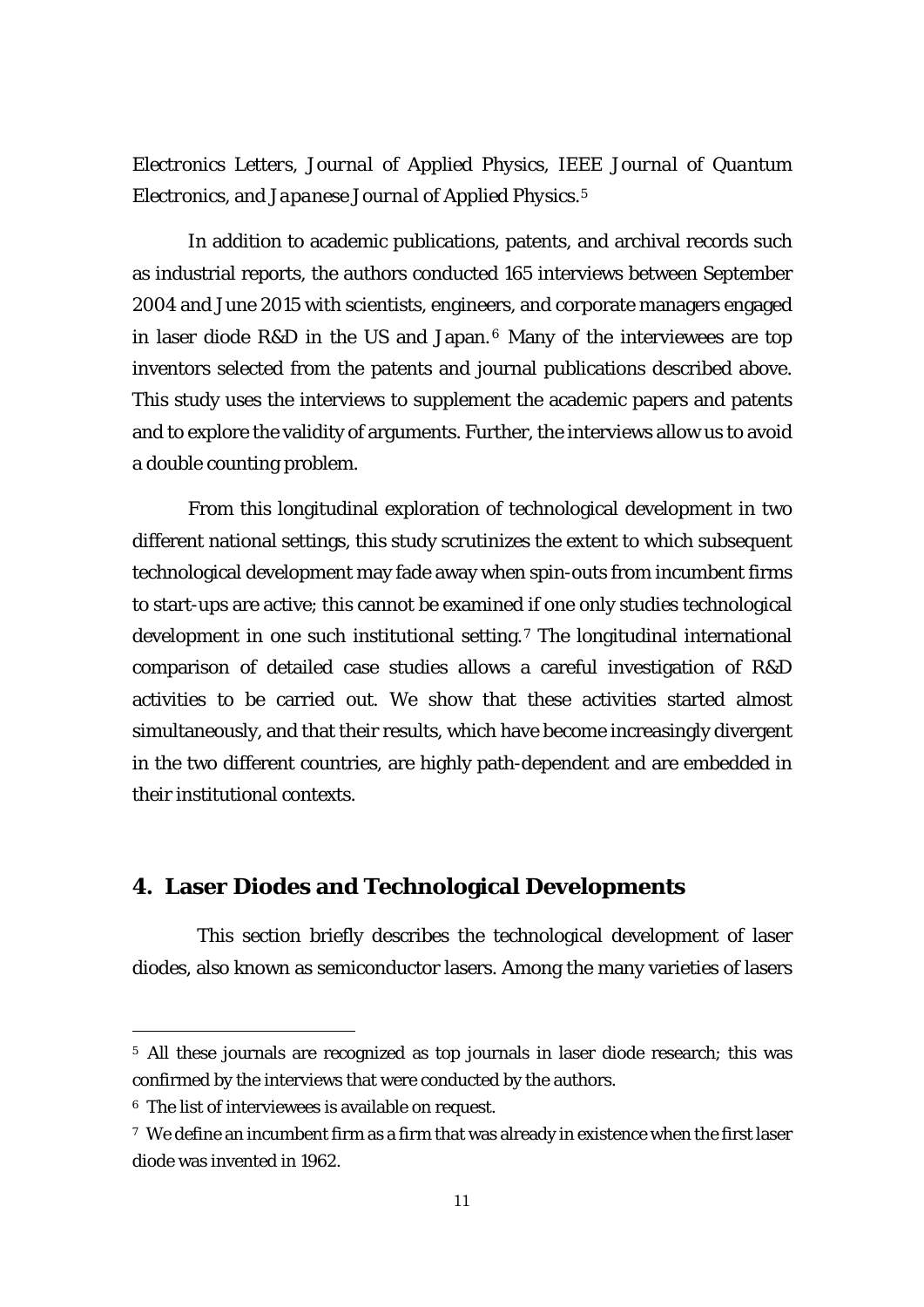(e.g., CO2, YAG, He-Ne, ruby, and laser diode), laser diodes are the biggest selling lasers in the world. They have various applications such as biomedical uses, light for high-speed cameras, material processing, optical sensors, laser pointers, measurement, optical disks, printers, barcode readers, and optical fiber communications. The specifications required (such as wavelength and power of light) vary depending on the application. The two biggest application areas are optical communication and optical information storage. Long-wavelength laser diodes (1300nm–1550nm) are used for optical communication appliances. Shortwavelength laser diodes (470nm–850nm) are used for optical information storage and processing in equipment such as optical disks and laser printers.

Four American institutions—General Electric (GE), International Business Machines (IBM), the University of Illinois at Urbana Champaign (UIUC), and Massachusetts Institute of Technology (MIT)—simultaneously but independently developed the first laser diodes in 1962, their potential being recognized early by physicists. The laser diodes developed in 1962 functioned efficiently only at minus 196 degrees Celsius (i.e., the temperature of liquid nitrogen). Unless laser diodes could operate at room temperature, their potential would be fairly limited. Therefore, after the invention of the first laser diode, the R&D focus was on developing a laser diode that could operate at room temperature. Electronics and telecommunications enterprises (such as GE, RCA, Bell, IBM, Xerox, Hitachi, NEC, and Mitsubishi Electric) competed to develop such a laser diode.

It took eight years for engineers to solve this technological problem. In 1970, a Bell Laboratory research team developed the first laser diode that operated at room temperature. They called this new laser diode a doubleheterostructure (DH) laser. Although the laser diode developed by Bell was unstable, its development was a turning point because it stimulated competition among many firms to develop reliable and stable laser diodes that could operate at room temperature.

The only application of laser diodes in the early 1970s was in longdistance telecommunication. Scientists and engineers faced two technological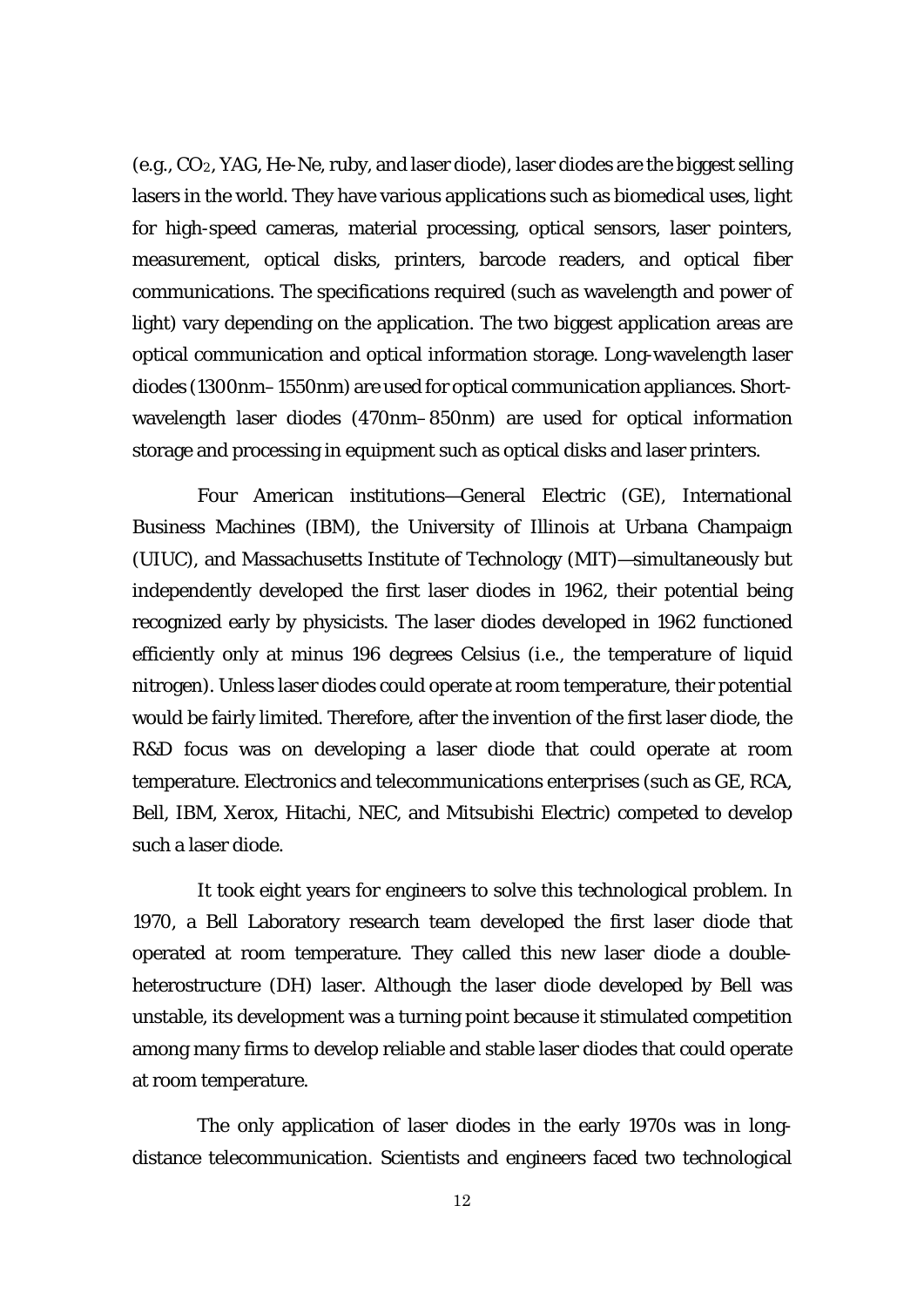challenges. One was to extend the longevity of laser diodes. It was necessary for firms to develop laser diodes with greater longevity because it would be very difficult, if not impossible, to replace the laser diodes that were installed in marine cables for long-distance telecommunication. Another challenge was the oscillation spectrum of laser diodes. If the oscillation spectrum was multimode, the light transmission in the optical fiber would be significantly disturbed; thus, creating single-mode oscillation was critical. The wavelength at which laser diodes had minimum energy loss in optical fibers shifted from 800nm to 1300nm and then to 1550nm as a result of advances in optical fiber technology. Therefore, firms competed to develop laser diodes to achieve these two technological goals at the most appropriate wavelength.

Figure 1 illustrates the technological development of optical communications systems and laser diodes, with a plot of the transmission capacity and optical communication distance reported in the papers published in the academic journals described in the previous section. Since increasing communication capacity and distance was considered the most important goal in optical communication, all the firms and research institutions that targeted the optical communication market competed in this field. Long-lasting and reliable laser diodes have been the most important component in every phase of the development of optical communication systems. Exploring the papers published in the academic journals noted in Section 3, Figure 1 indicates the organization that achieved a particular technological development in each phase. Transmission capability has increased steadily since the 1960s. Figure 1 also reveals that US organizations took the lead in technological development until the 1970s, and that Japanese organizations began to dominate after the 1980s.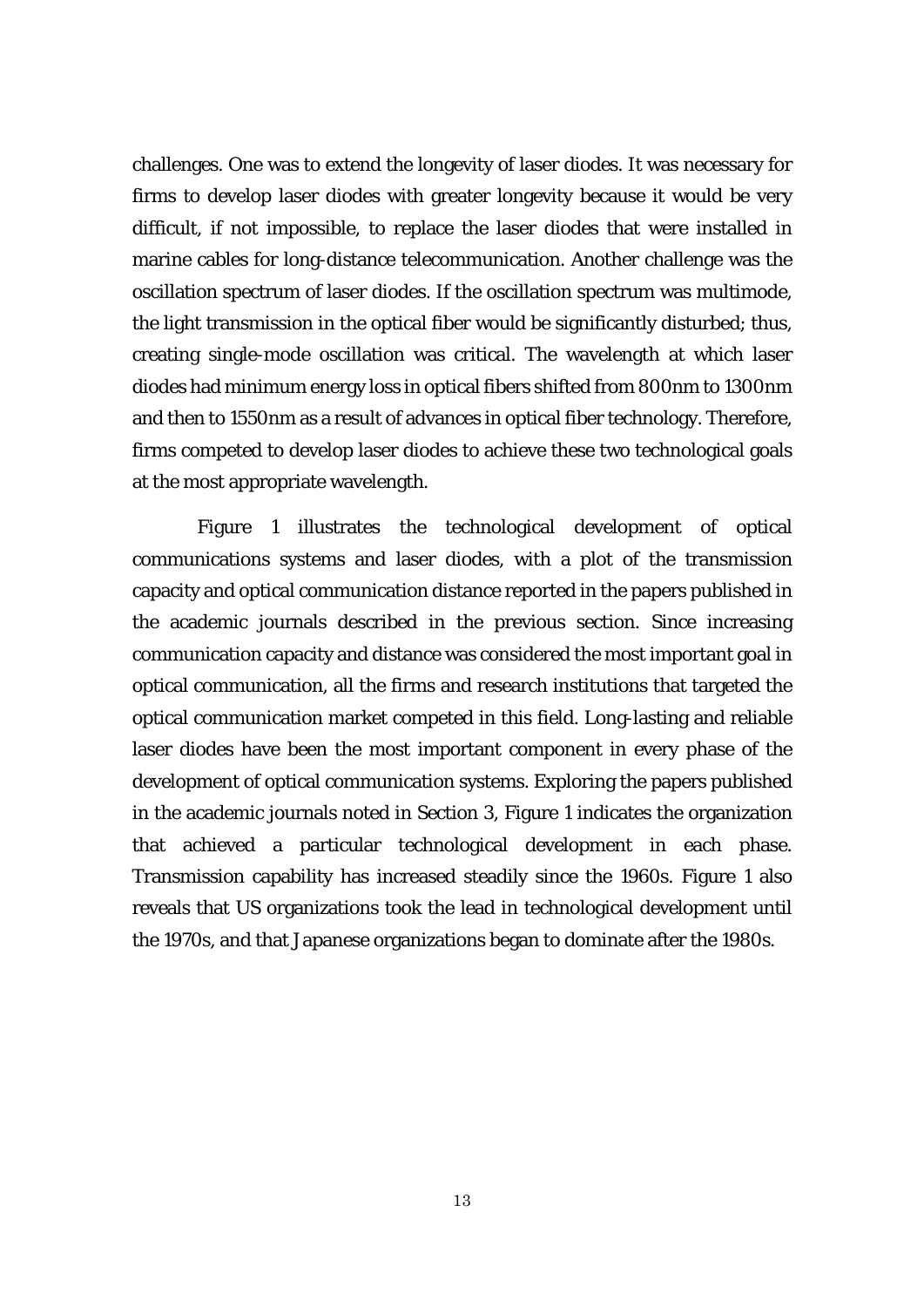

## **Figure 1: Technological development of laser diodes for optical communication**

Source: Papers on laser diodes published in *Applied Physics Letters, Electronics Letters, Journal of Applied Physics, IEEE Journal of Quantum Electronics,* and *Japanese Journal of Applied Physics* during the period 1960–2010.

Other applications of laser diodes were expected to emerge in the mid-1970s. While many firms competed to develop a laser diode for optical communication, electronics firms such as Philips, RCA, IBM, Xerox, Mitsubishi Electronics, Toshiba, Sharp, and Sony began to conduct research on video disks and compact disks using advances in laser technology. As firms began to commit to laser diode R&D, it became clear that the laser diode would find applications in optical data storage, such as video disks, compact disks, and laser disks. Moreover, the potential market for short-wavelength laser diodes was expected to be huge: laser diodes would be utilized in various applications, including barcode readers, laser pointers, and laser printers. Developing laser diodes with shorter wavelengths was critical because more information could be stored with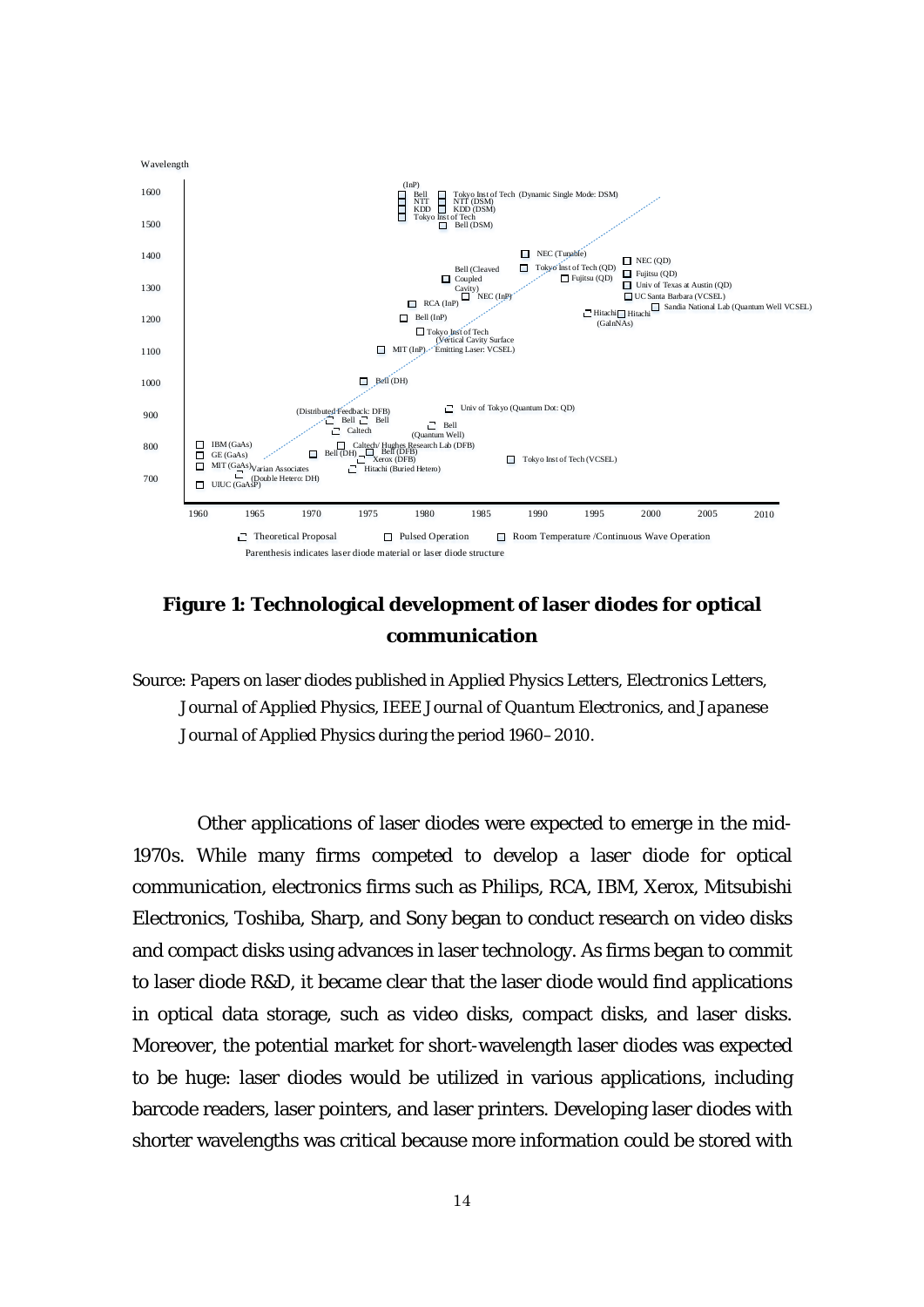a shorter-wavelength laser diode. The wavelengths emitted by a laser diode depend on the semiconductor materials used in its layers. Changes in materials required all the technologies associated with manufacturing and reliability to be revised. On the basis of the wavelength data obtained from the papers published in the academic journals, Figure 2 illustrates the technological development of laser diodes for optical data storage and processing reported in the papers published in the same academic journals as for Figure 1.



# **Figure 2: Technological development of laser diodes for information storage and processing**

Source: Papers on laser diodes published in *Applied Physics Letters, Electronics Letters, Journal of Applied Physics, IEEE Journal of Quantum Electronics,* and *Japanese Journal of Applied Physics* during the period 1960–2010.

As Figure 2 illustrates, US organizations such as IBM, GE, MIT, UIUC, and Bell began to make breakthroughs by 1970. While Japanese organizations made no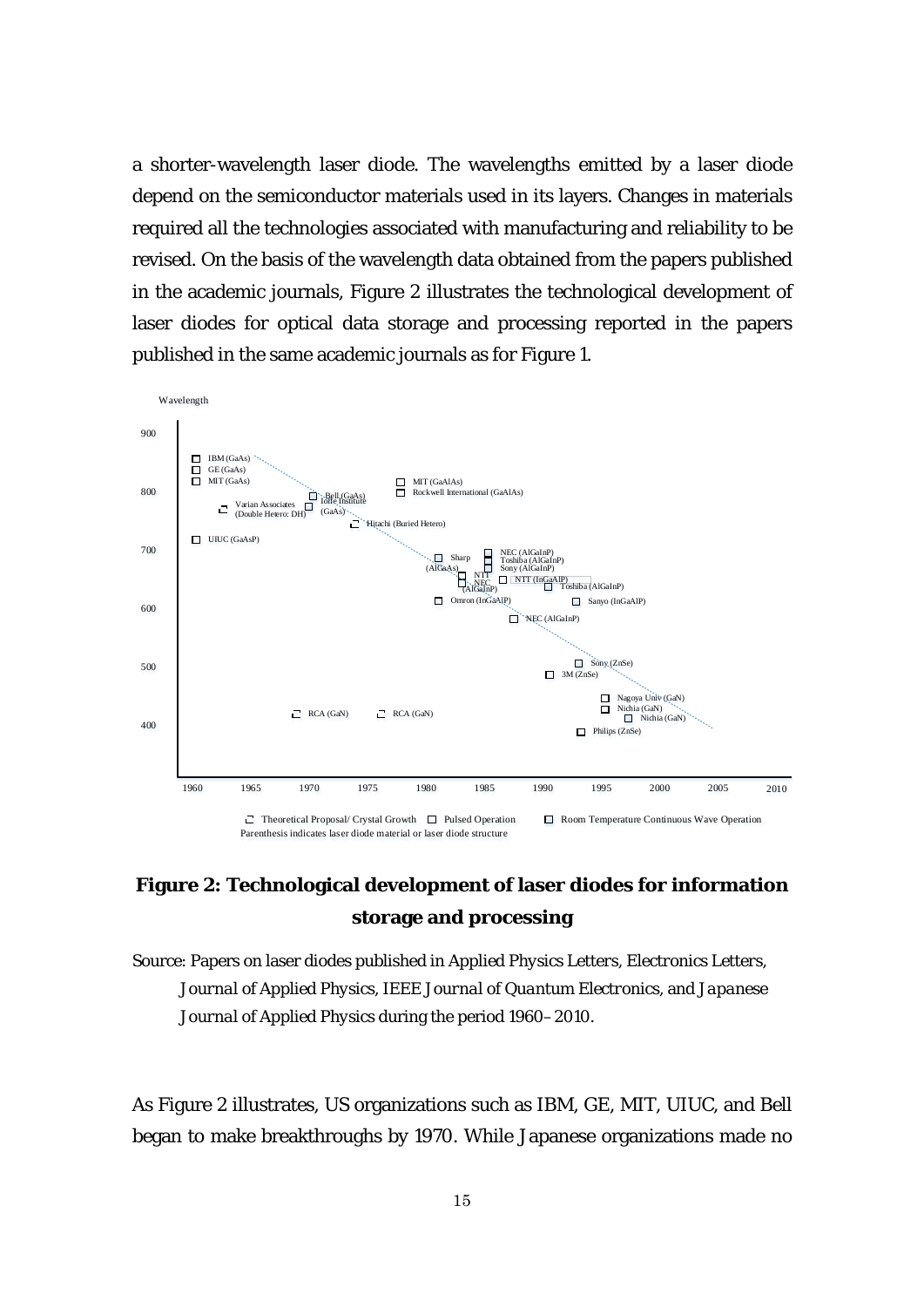significant breakthroughs in this early phase of laser diode development, they began to do so with the development of shorter-wavelength laser diodes in the 1980s. Figures 1 and 2 demonstrate that US firms and universities achieved important results in subsequent technological developments until the 1970s. However, many US firms seem to have disappeared after the beginning of the 1980s.

### **5. R&D Spin-outs**

In the 1960s and 1970s, large enterprises played an important role in laser diode R&D in both the US and Japan. Many US electronics, telecommunications, and computing enterprises (e.g., GE, RCA, Bell, IBM, and Xerox) competed to develop laser diodes that could operate with longer lifetimes at room temperature. Japanese electronics firms (e.g., Hitachi, Toshiba, Mitsubishi Electric, NEC, and Fujitsu) and telecommunications firms (e.g., NTT and KDDI) also became involved in laser diode research toward the end of the 1960s. Targeting the same telecommunications and information storage and processing applications, US and Japanese firms took the same approach to the same technological challenges and competed until the 1970s.

However, many leading scientists and engineers in this area began to leave the incumbents to launch or join new businesses in the US from the late 1960s onwards. One might suppose that they left the incumbents because the US consumer electronics industry began to decline, as Chandler indicated (Alfred Dupont Chandler, 1994). The increased cost of raw materials and production reduced the profitability of diversified businesses of US electronics firms. The market share of US electronics in the global market dropped from 71 percent in 1960 to 27 percent in 1986 (Chandler, 1994). In this context, RCA, GE, and IBM, the leading firms in laser diode R&D, decided to retreat from or exit R&D competition in laser diodes.

However, it must be noted that the spin-outs had begun before the leading firms began this retreat. The first major spin-out was Laser Diode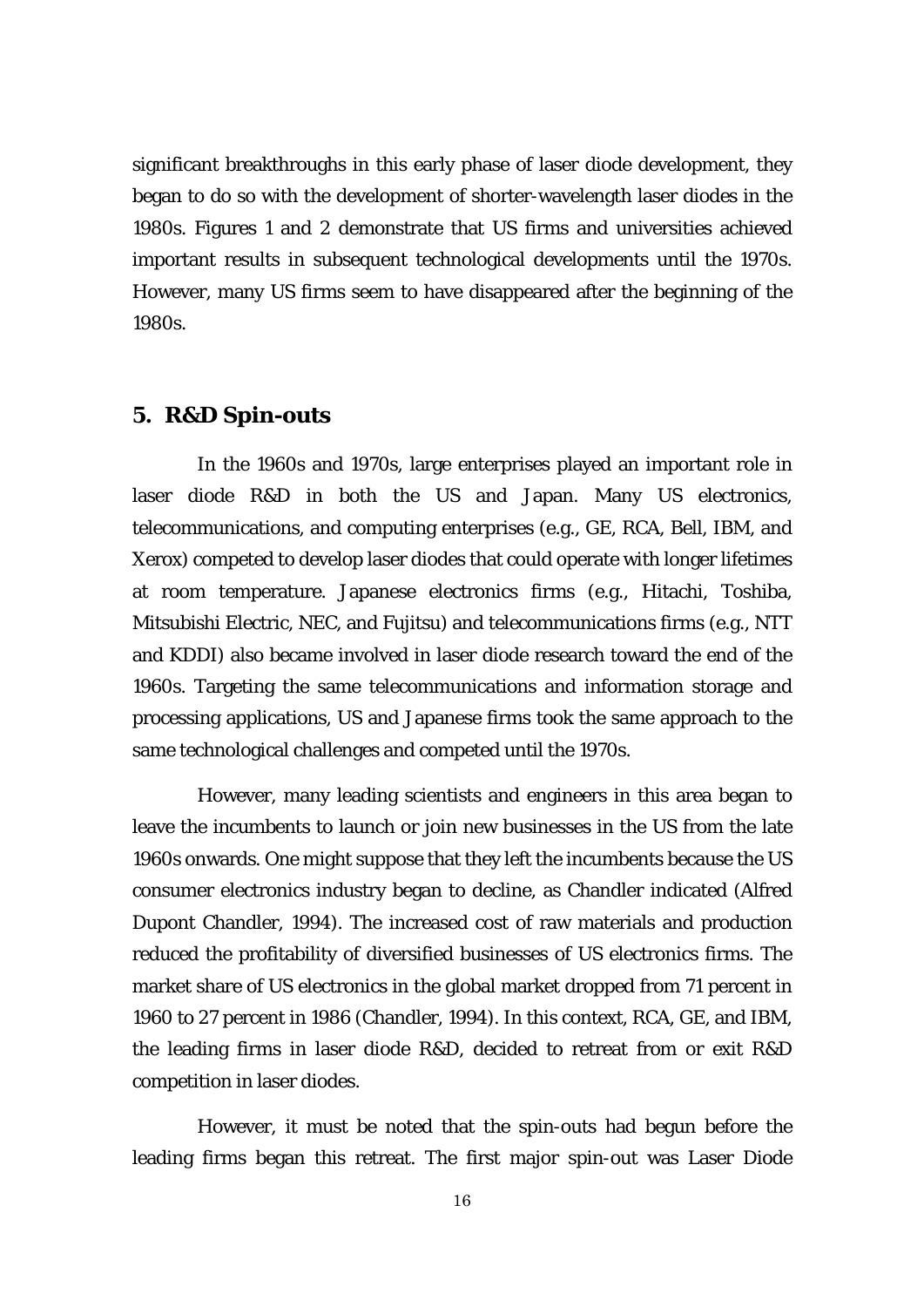Laboratories, which was founded by RCA engineers in 1967. Another example of a spin-out from RCA was Epitaxx, which was a fiber-optic detector manufacturing start-up launched by a scientist spin-out from RCA in 1984. The founder, Greg Olsen, initiated another start-up, Sensors Unlimited, in 1992, specializing in near-infrared sensing devices.[8](#page-18-0) Lytel, founded in 1984, is another example of a spin-out by a scientist who had worked for RCA. In 1998, its founder launched another start-up, Alfalight, which designed and manufactured high-power laser diodes for industrial, defense, and telecommunication applications.[9](#page-18-1) RCA had actively invested in laser diodes and had been a leading firm in this area until 1986 when it was acquired by GE. Therefore, the reason why these spin-out scientists and engineers left RCA was not that it had begun to retreat from laser diode R&D competition.

SDL Inc. was one of the first significant commercial suppliers of quality high-power laser diodes. The company was founded in 1983 by scientists from Xerox (Ralph R. Jacobs and Donald R. Scifres, 2000).[10](#page-18-2) A spin-out scientist from IBM joined a start-up, Optical Information Systems, which was funded by Exxon, in 1978.[11](#page-18-3) Spin-outs were also formed from Bell Laboratories. Emcore, a leading supplier of compound semiconductor fabrication equipment and manufacturing services, was founded by a scientist from Bell Laboratories in 1984. Another scientist who had worked for Bell Laboratories and Hewlett Packard joined the start-up General Optronics when it was founded in 1983.

<span id="page-18-0"></span><sup>8</sup> Interview with Dr Greg Olsen, founder of Epitaxx and Sensors Unlimited, on January 12, 2015 in Princeton, New Jersey.

<span id="page-18-1"></span><sup>9</sup> Interview with Dr Dan Botez, a founder of Lytel and Alfalight on August 7, 2009 in Madison, Wisconsin.

<span id="page-18-2"></span><sup>10</sup> SDL was a spin-off from Xerox and Spectra Physics. SDL bought all of its stocks from Xerox and Spectra Physics eight years after its foundation. Since many of the employee start-ups observed in the laser diode industry are spin-outs, SDL was an exception in its relationship with its parent firms. Interview with Dr Donald Scifres, a founder of SDL, on November 18, 2014 in Pala Alto, California.

<span id="page-18-3"></span><sup>&</sup>lt;sup>11</sup> Interviews with Dr Peter Zory, a spin-out scientist from IBM, on September 1, 2010 and August 17-18, 2011 in Gainesville, Florida.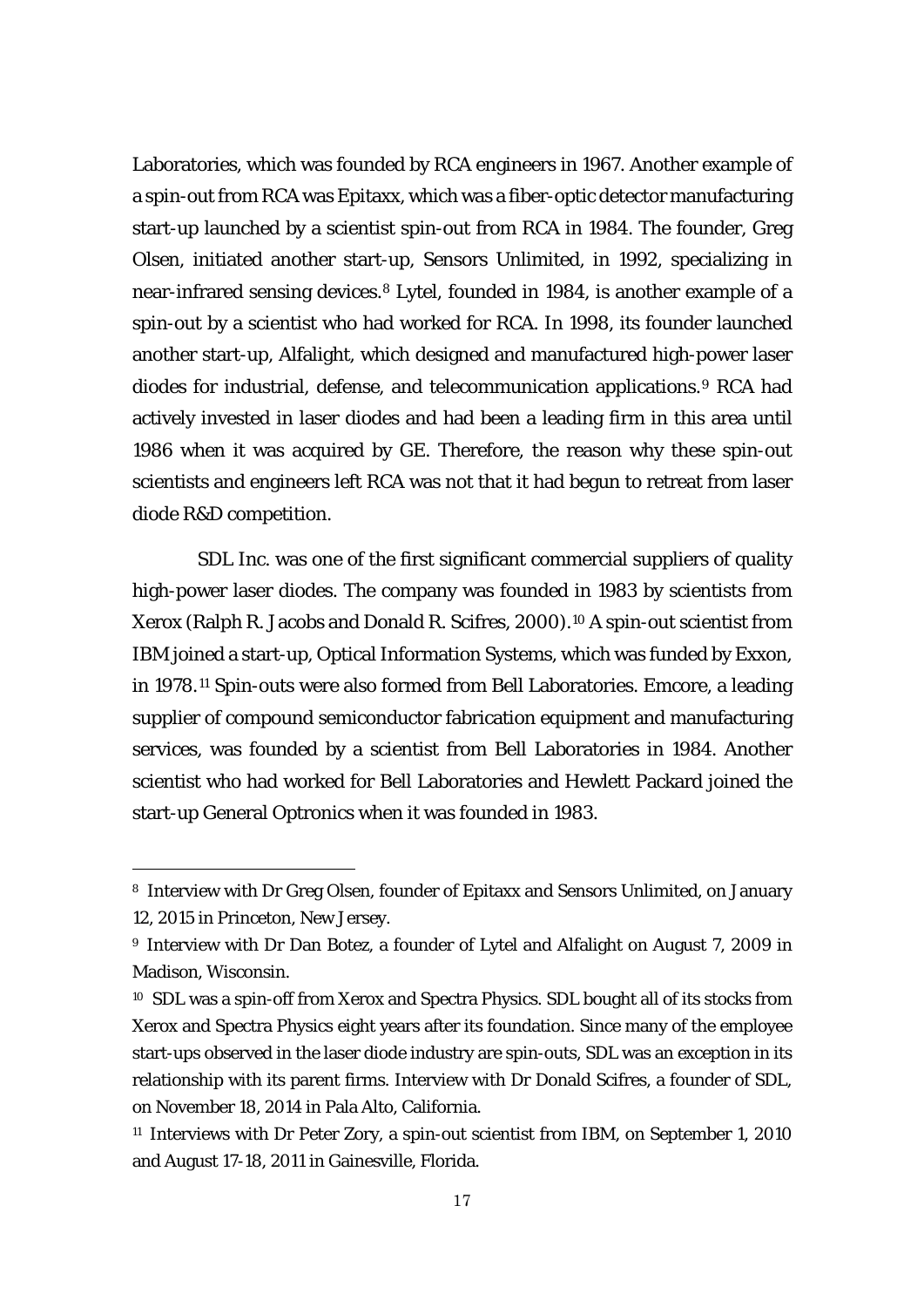These are just a few examples of the numerous start-ups in this area. Dr Peter Zory has stated that "there are countless examples of start-ups in this industry in the US."[12](#page-19-0) Obviously, AT&T's breakup in 1984 increased the number of spin-out scientists from the Bell laboratories. There are many more entrepreneurial start-ups in laser diodes than are listed in this paper. The following table indicates the numbers of projects and firms that gained SBIR (Small Business Innovation Research) or STTR (Small Business Technology Transfer) funding for their laser diode research from 1982 to 2010. The first SBIR award was given in 1983 and the first STTR award in 1995.

**Table 1: Number of projects and organizations receiving SBIR/STTR awards for laser diode research**

|              | Projects    |             | <b>Firms</b> |             |
|--------------|-------------|-------------|--------------|-------------|
|              | <b>SBIR</b> | <b>STTR</b> | <b>SBIR</b>  | <b>STTR</b> |
| 1982-1989    | 55          | 0           | 23           |             |
| 1990-1999    | 334         | 0           | 117          | O           |
| 2000-2010    | 178         | 20          | 73           | 11          |
| <b>Total</b> | 567         | 20          | 179          | 11          |

-

Source: Details of projects receiving awards are obtained from the SBIR/STTR website, <https://www.sbir.gov/>

In total, 587 projects received awards for laser diode research between 1982 and 2010. The total number of firms receiving awards between 1982 and 2010 reached 190. Since some firms gained SBIR/STTR awards sequentially, a simple aggregation of the number of awarded firms in each year can lead to an

<span id="page-19-0"></span><sup>&</sup>lt;sup>12</sup> Interviews with Dr Peter Zory, a spin-out scientist from IBM, on September 1, 2010 and August 17-18, 2011 in Gainesville, Florida.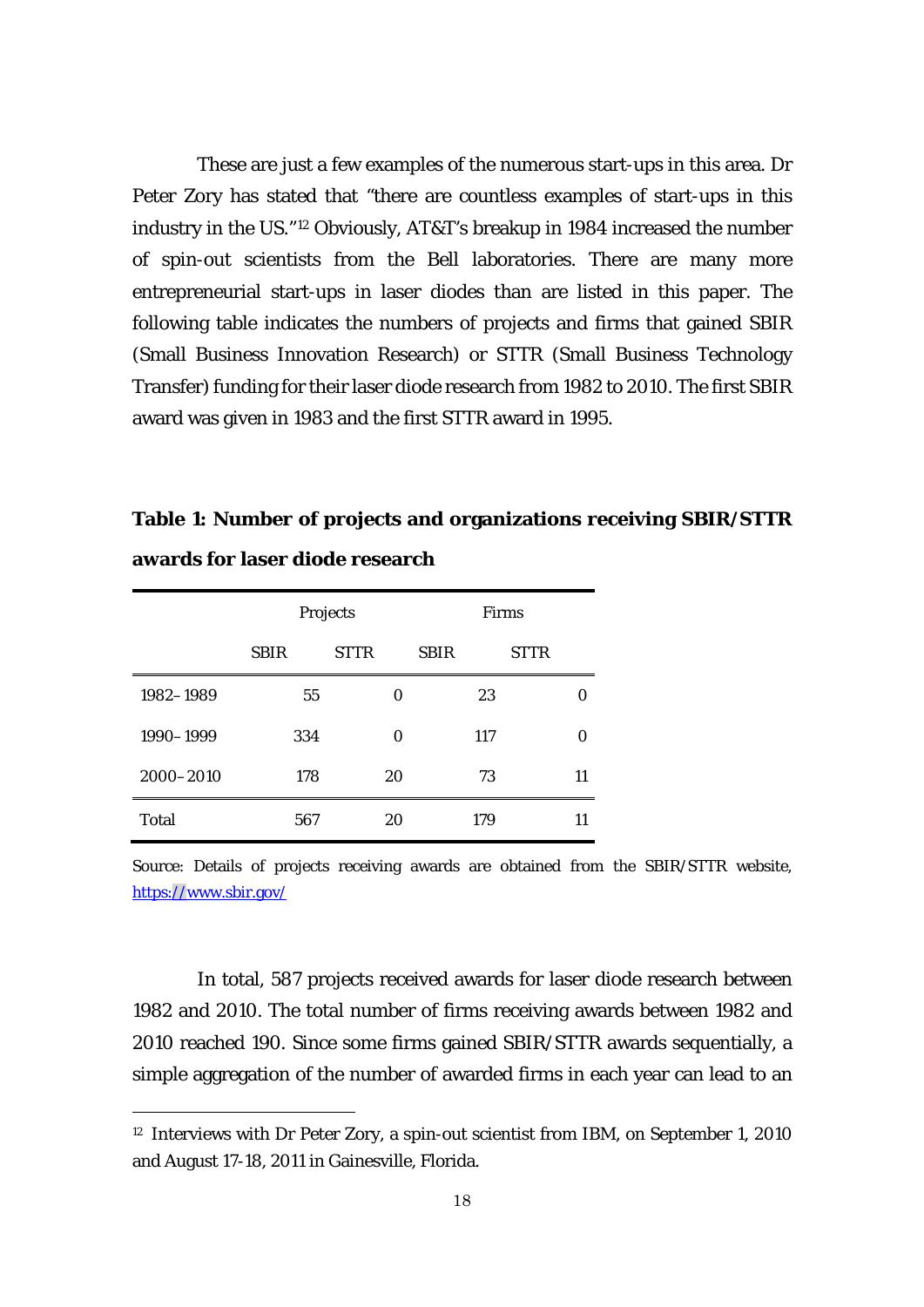overestimation. Therefore, overlapping awarded firms were identified and are counted as a single entity so that the number of awarded firms is not overestimated. Moreover, it must be noted that this figure captures only firms receiving SBIR/STTR awards. Therefore, the number of start-ups in this technological field indicated by Table 1 is, in fact, a modest estimation.

While many entrepreneurial spin-outs emerged in the laser diode industry in the US, such spin-outs were virtually non-existent in Japan. In Japan neither a corporate scientist nor a university professor would leave his/her parent organization to launch a start-up; this phenomenon is reflected more generally by the low labor mobility in Japan. Dr Tetsuhiko Ikegami, a retired director of Nippon Telephone and Telegraph confirmed that "such spin-outs were nonexistent in Japan."[13](#page-20-0)

Table 2 delineates the mobility of top inventors, based on patent data from 1960 to 2010. Mobility was calculated using the following steps. First, based on the International Patent Classification (IPC) codes provided by the Japan Patent Office, we collected information about all patents obtained from the US Patent Office up to 2010.<sup>[14](#page-20-1)</sup> The total number of patents was 14,486. Second, we computed the H-index for individual inventors, based on the number of backward citations that each patent received. The H-index is used to measure the quality as well as the quantity of scientific research (J. E. Hirsch, 2005). Then, by looking at the patent assignee and the inventor's address, we examined the mobility of the top one percent of H-index inventors. The number of inventors in the top one

-

<span id="page-20-0"></span><sup>&</sup>lt;sup>13</sup> Interviews with Dr Tetsuhiko Ikegami conducted on June 27, 2012. This view is confirmed by all the Japanese interviewees.

<span id="page-20-1"></span><sup>&</sup>lt;sup>14</sup> The IPC codes provided by the Japan Patent Office for laser diode technology are Japanese File Index (FI) =H01S5/00, H01S3/094, H01S3/091, H01S3/096, H01S3/103, H01S3/133, H01S3/18, H01S3/04, H01S3/08, and H01S3/23. The equivalent US Codes (USC) are 372/43\$, 372/44\$, 372/45\$, 372/46\$, 372/49\$, 372/50\$, and 372/75. The International Patent Classification (IPC) codes are H01S5/\$, H01S3/018, and H01S3/019. \$ indicates truncation of the subclasses. This study uses the USC and IPC codes for identifying patents on laser diodes granted by the USPTO.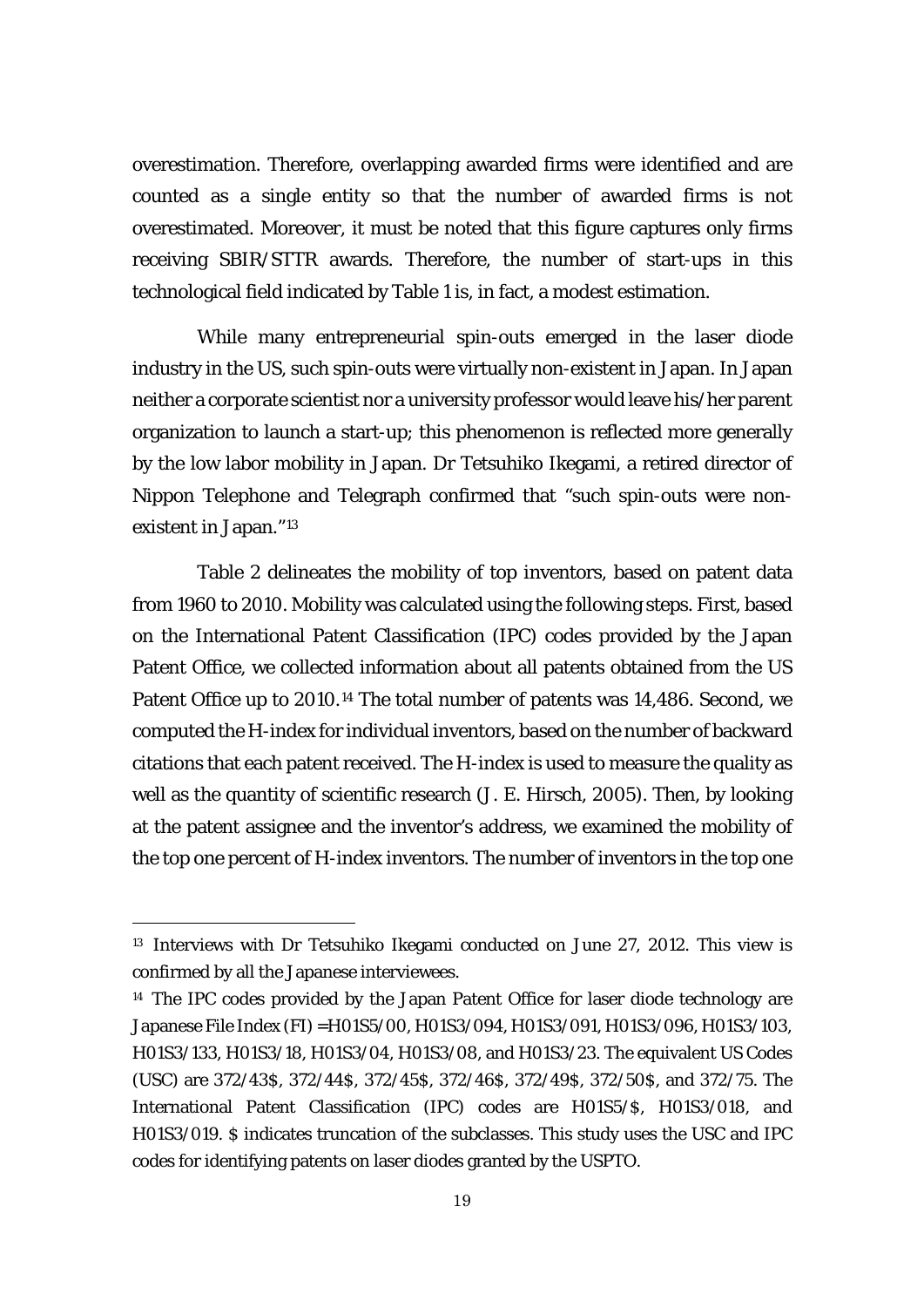percent of H-index inventors is 100 in the US and 90 in Japan. One top inventor transferred from an organization in Japan to one in the US. He is counted in both the US and the Japanese figures. No other inventors transferred organizations between the US and Japan. If an inventor changed his/her assignee once (e.g., from Bell Laboratories to SDL), a value of 2 is assigned to the inventor's affiliation. If an inventor did not change his/her assignee and address at all over this time period, a value of 1 is assigned.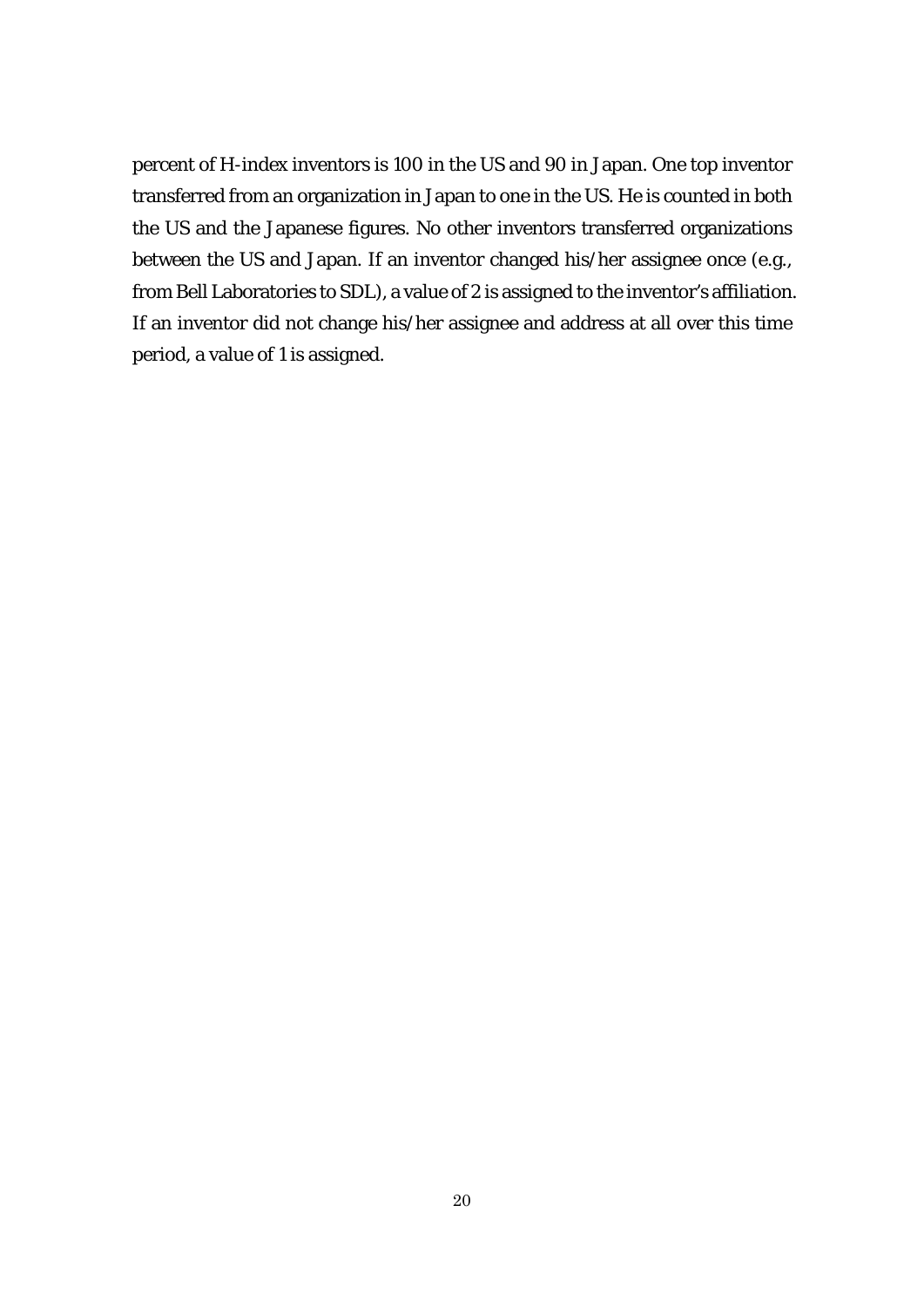|                                                               |                       | <b>Inventors in US Organizations</b> | <b>Inventors in JPN Organizations</b> |  |  |
|---------------------------------------------------------------|-----------------------|--------------------------------------|---------------------------------------|--|--|
| <b>Number of Inventors</b>                                    |                       | 100                                  | 90                                    |  |  |
| Average Number of Assignees for each Inventor                 |                       | 2.47                                 | 1.1                                   |  |  |
| Variance                                                      |                       | 1.63                                 | 0.11                                  |  |  |
| Median                                                        |                       | $\boldsymbol{2}$                     | $\mathbf{1}$                          |  |  |
| Maximum                                                       |                       | 7                                    | $\sqrt{3}$                            |  |  |
| Percentage of Inventors with one Assignee                     |                       | 25.74                                | 82.83                                 |  |  |
| Affiliation Type of Inventors with one Assignee               |                       |                                      |                                       |  |  |
|                                                               | <b>Incumbent Firm</b> | 14                                   | 82                                    |  |  |
|                                                               | Start-up              | 8                                    | $\bf{0}$                              |  |  |
|                                                               | University            | 4                                    | $\bf{0}$                              |  |  |
| Number of Transfers of Inventors with more than two Assignees |                       |                                      |                                       |  |  |
| <b>Transfer from</b>                                          | To                    |                                      |                                       |  |  |
| <b>Incumbent Firm</b>                                         | <b>Incumbent Firm</b> | 13                                   | $\mathbf 5$                           |  |  |
|                                                               | Start-up              | 41                                   | $\mathbf{1}$                          |  |  |
|                                                               | University/Research   |                                      | $\mathbf{1}$                          |  |  |
|                                                               | Institute             | 10                                   |                                       |  |  |
| Start-up                                                      | <b>Incumbent Firm</b> | $\mathbf 5$                          | $\boldsymbol{0}$                      |  |  |
|                                                               | Start-up              | $52\,$                               | $\boldsymbol{0}$                      |  |  |
|                                                               | University/Research   |                                      |                                       |  |  |
|                                                               | Institute             | $\mathbf{3}$                         | $\boldsymbol{0}$                      |  |  |
|                                                               | <b>Incumbent Firm</b> | $\boldsymbol{3}$                     | $\boldsymbol{0}$                      |  |  |
| University/Research Start-up                                  |                       | $15\,$                               | $\boldsymbol{0}$                      |  |  |
| Institute                                                     | University/Research   |                                      | $\boldsymbol{2}$                      |  |  |
|                                                               | Institute             | $\bf 5$                              |                                       |  |  |

# **Table 2: Top 1 percent h-index inventors and mobility**

Source: Patents from US Patent Office, Interviews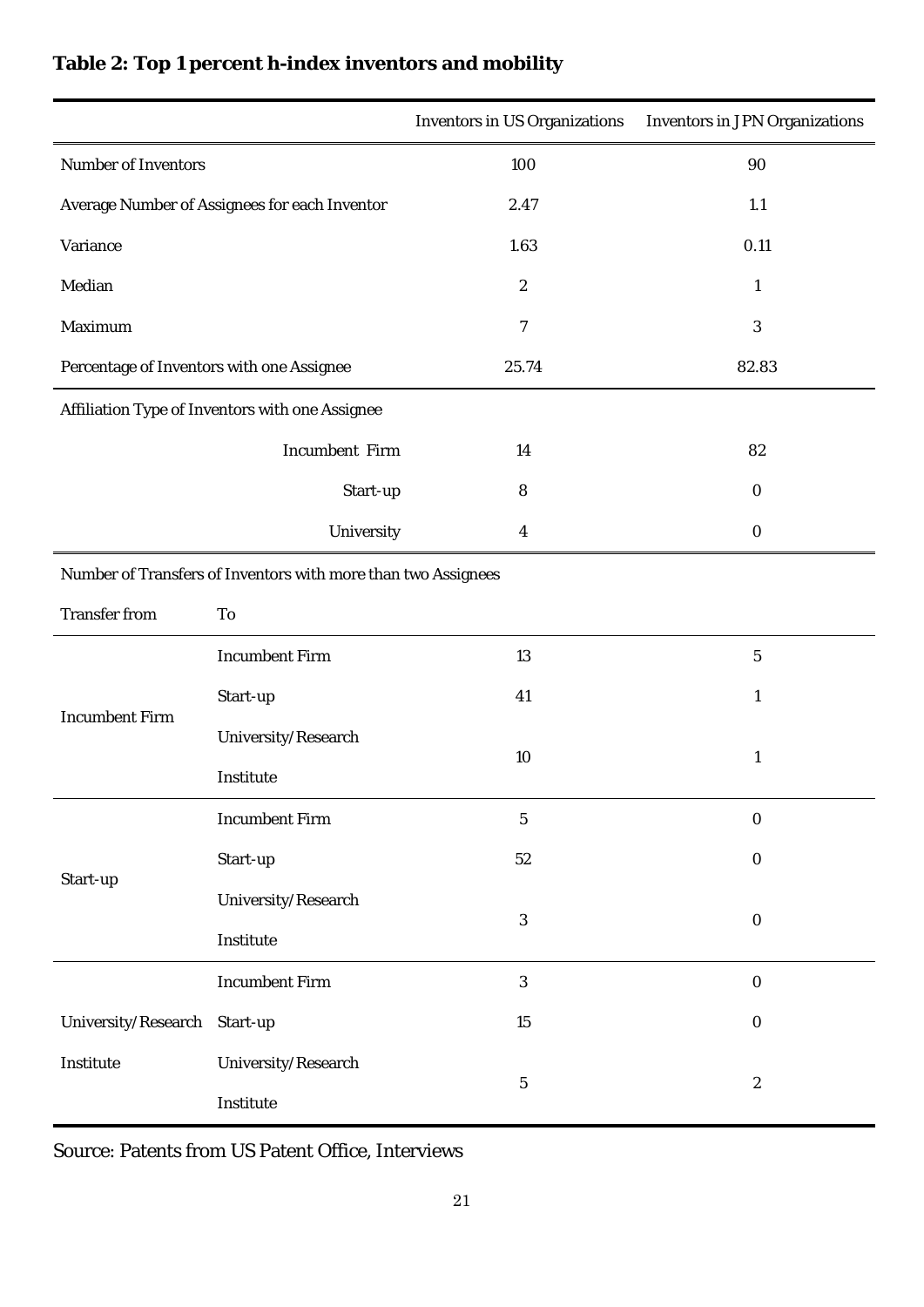Table 2 clearly shows that the mobility of top inventors was higher in the US than in Japan. The average number of assignees of the patents held by the inventors indicates that star Japanese inventors tended not to change their affiliation, while star inventors in the US tended to move once, on average. One might suppose that a change in affiliation does not necessarily mean that an inventor transferred from one organization to another. In particular, active mergers and acquisitions (M&A) in the US optoelectronics industry might result in an overestimate of the mobility of US inventors. This study, therefore, excluded from the estimation changes in assignee caused by M&As. The split of Bell Communication Research from Bell Laboratories is also excluded from the estimate of changes in assignee. Changes in affiliation were confirmed through the interviews. The percentage of inventors who held patents with a single assignee indicates that 82.8 percent of the star inventors in Japan did not change their affiliation, while 74.3 percent of the star inventors in the US changed their affiliation at least once.[15](#page-23-0) The relatively low mobility of talented personnel in Japanese organizations observed in this study is consistent with the findings of previous studies. As prior research on the Japanese labor market has shown (Aoki, 1988; Itoh, 1994), it is relatively rare for scientists to transfer from one company to another in the laser diode industry in

-

<span id="page-23-0"></span><sup>&</sup>lt;sup>15</sup> This trend is reasonably consistent with results reported in the previous literature, which examined academic papers, and their citations, captured by *Web of Science* and estimated the mobility of star scientists in this industry by examining changes in their affiliation. Authors' affiliations are better documented in academic papers than inventors' affiliations are in patents. While this means that there is a clear advantage of using papers to identify scientists' and engineers' affiliations, such individuals do not necessarily publish papers, especially if they work for firms. Therefore, it is important to compare these two different data sources. The results for academic papers showed that nearly 62 percent of the top US scientists changed their affiliation at least once, and that 90 percent of the top Japanese scientists did not change their affiliation at all. These trends were corroborated in the interviews with corporate scientists in Japan and the US. Regarding the data appearing in Web of Science, see **Shimizu, Hiroshi.** 2007. *Competition, Knowledge Spillover, and Innovation: Technological Development of Semiconductor Lasers, 1960-1990*. London: London School of Economics and Political Science.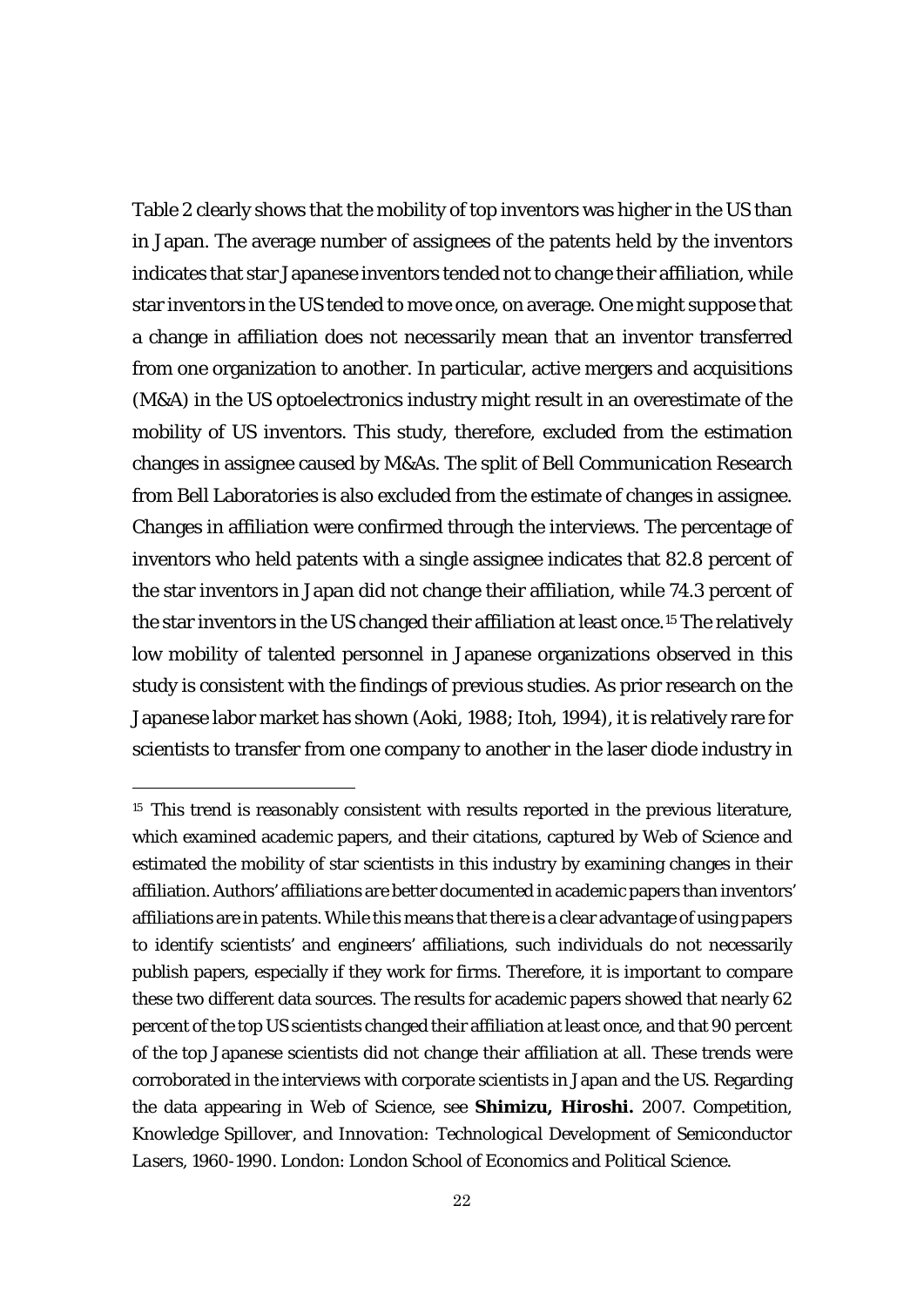Japan.

Table 2 delineates mobility not only in terms of frequency, it also provides a breakdown to provide other useful information. First, it shows the affiliation of the top inventors with a single assignee. This indicates that in Japan all such inventors were affiliated with incumbent firms, while inventors in the US were affiliated with incumbent firms, start-ups, and university/research institutes.

Secondly, it provides disaggregated information as follows. If an inventor transferred from Bell Laboratories to RCA, we assign the number 1 to the "from incumbent firm to incumbent firm" cell. If he/she transferred from RCA to a start-up, we assign the number 1 to the "incumbent firm to start-up" cell. Again, if he/she transferred from a start-up to MIT, we assign the number 1 to "from start-up to university/research institute". Since the inventors in Japan were relatively static, the number of transfers is quite low compared to the numbers for the US. The figures show that in the US the type of organization to which top inventors transferred most often is clearly a start-up. Both mobility from incumbent firms to start-ups and mobility among start-ups are the dominant transfer patterns in the US. This suggests that the high mobility ratio in the US reflects the fact that inventors transferred from big businesses to start-ups. Bell Laboratories and Bell Communication Research (known as Bellcore) were the biggest incumbent firms from which scientists and engineers left and joined/launched a start-up. Bell Laboratories and Bell Communication Research account for 24 of the top 1% H-index inventors. Twelve out of 24 of these inventors joined/launched a start-up after leaving Bell.

The difference in spin-outs from parental firms between the US and Japan has been observed in the previous literature (Masahiko Aoki, 1988, Ronald Philip Dore, 2000). Much of that literature has explored the factors promoting spin-outs in the US, such as entrepreneurship, growth of venture capital, the knowledge pool and networks (William D. Bygrave and Jeffry A. Timmons, 1992, Richard Florida and Martin Kenney, 1988, P.A. Gompers, 1994, Paul A. Gompers et al., 2010, Jerry Kaplan, 1995, Martin Kenney, 2000, AnnaLee Saxenian, 1994). The rarity of spin-outs in Japan has been explained by the less developed venture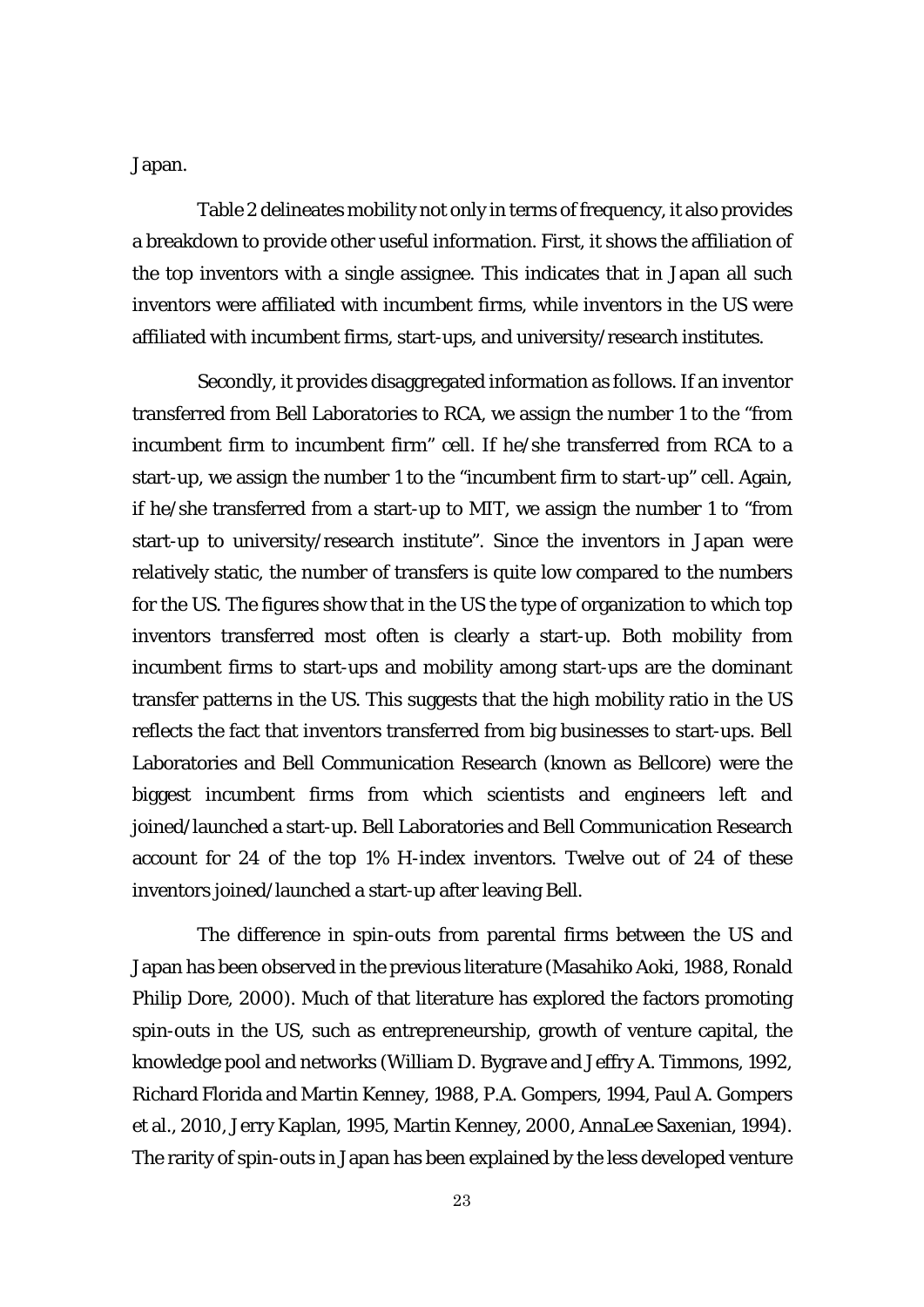capital system, the well-developed in-house labor market, the fact that pay is based on seniority, the assumption of life-time employment, and the poor conditions for re-employment (Masahiko Aoki and Ronald Philip Dore, 1994, Hiroyuki Itami, 1994, Hideshi Itoh, 1994). Even though it is still interesting to explore how this difference emerged over time, the important point for this study lies in exploring how the existence or absence of spin-outs influences the patterns of subsequent technological development, given the difference in the occurrence of spin-outs between the US and Japan.

### **6. Spin-Outs and Vanishing Technological Trajectory**

The difference in spin-outs between the US and Japan has had an impact on the subsequent technological development of laser diodes and the market positions of the two countries. An industrial report reveals these trends well. The report was published by the Japan Technology Evaluation Center (JTEC), which is supported by US government agencies such as NSF, NASA, the Department of Energy, the Department of Commerce, and the Department of Defense, and indicates that start-ups played an important role in technological development in the US by specializing in untapped markets.

> Due to the vibrant entrepreneurial industry base that is an integral part of the U.S. economy and which is apparently nearly absent in Japan, numerous small companies have spun-off from their larger, parent companies… These small businesses, which generally specialize in the manufacture of photonic components, are rarely positioned to compete head-to-head with the larger, systems-oriented companies; instead, they tend to specialize by filling narrow niches. As companies become established, the niches expand with the manufacture of additional specialized, unique devices produced to fill the needs of particular subsets of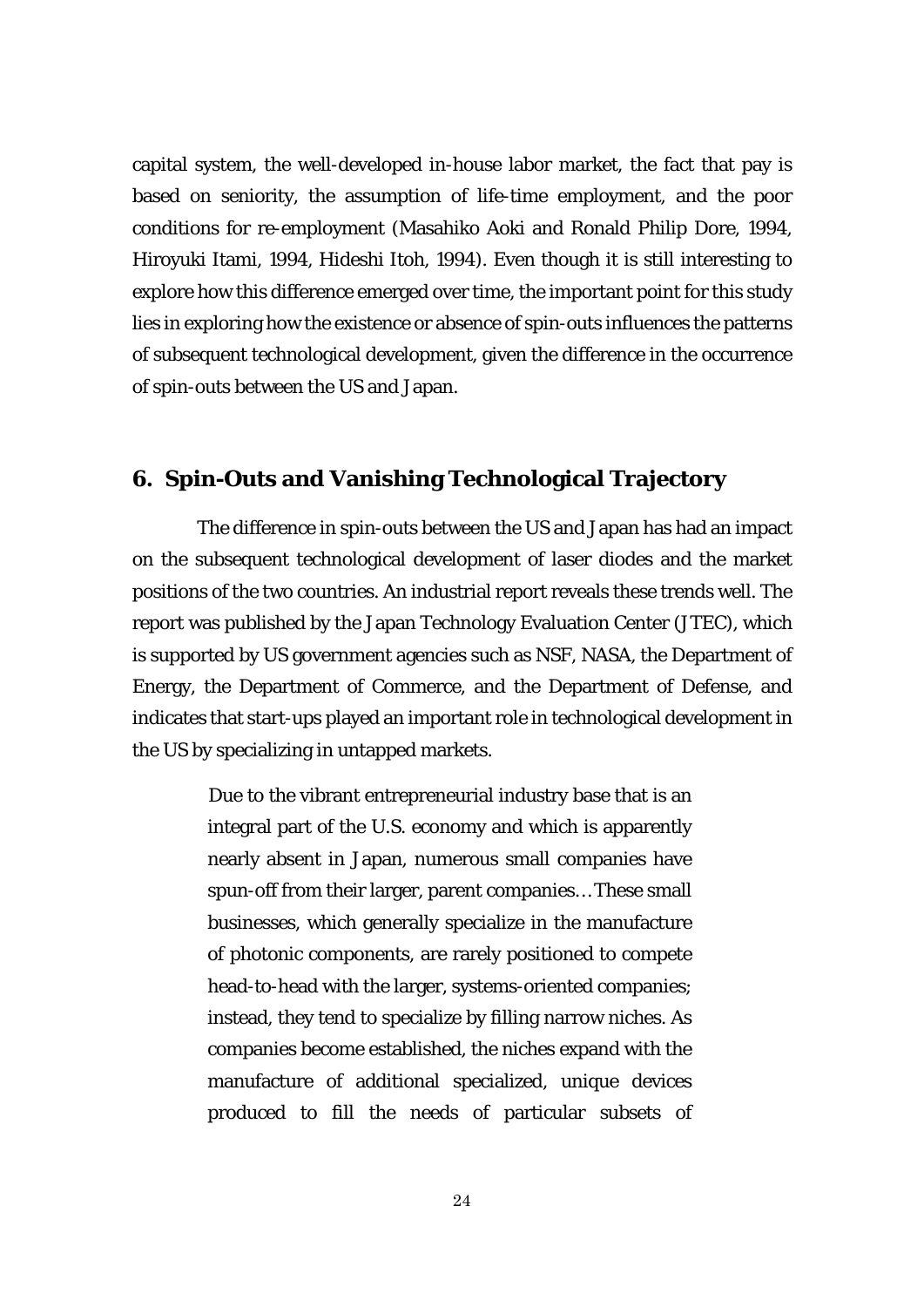customers.[16](#page-26-0)

<u>.</u>

Figures 1 and 2 illustrate that US organizations such as IBM, GE, RCA, MIT, UIUC, and Bell Laboratories made breakthroughs until the beginning of the 1980s. However, US start-ups emerged at the end of the 1970s and targeted customized and untapped sub-markets such as those for short-distance communications, sensors, and optical pumping, by utilizing laser diode technology. Sub-markets appeal to different users, and they require different knowledge and methods of production (Buenstorf & Klepper, 2010). The submarkets constituted areas in which new entrants could launch their own businesses by utilizing the existing laser diode technology. These markets tended to be customized and segmented for two reasons. Start-ups did not usually have high-throughput manufacturing facilities in-house, and they expected untapped markets or customized markets to be more profitable if the firm was successful. The risk capital supplied by venture capitalists provided a great incentive to target such markets. The size of the individual markets was usually smaller than that of the long-distance telecommunications and information storage markets. Fewer breakthroughs by US firms appear in the subsequent pattern of technological development, not because US organizations were losing their R&D capabilities, but because R&D investment in laser diode technology was scattered and dispersed in the various sub-markets in the US as a result of entrepreneurial spinouts. In other words, from the 1980s onwards, US scientists shifted their R&D focus from being "on trajectory" (Figures 1 and 2) to being "off trajectory."

Major enterprises such as Hitachi, Mitsubishi Electric, NEC, Fujitsu, Toshiba, Sharp, Panasonic, and Sony played a dominant role in laser diode R&D in Japan. Vertically integrated large enterprises tended to target mass markets because the high fixed costs incurred in building high-throughput facilities

<span id="page-26-0"></span><sup>16</sup> **Forrest, Stephen R.; Larry A. Coldren; Sadik C. Esener; Donald B. Keck; Fredrick J. Leonberger; Gary R. Saxonhouse and Paul W. Whumate.** 1996. "Jtec Panel on Optoelectronics in Japan and the United States Final Report," Baltimore, Maryland: Japanese Technology Evaluation Center/ International Technology Research Institute, p.xvii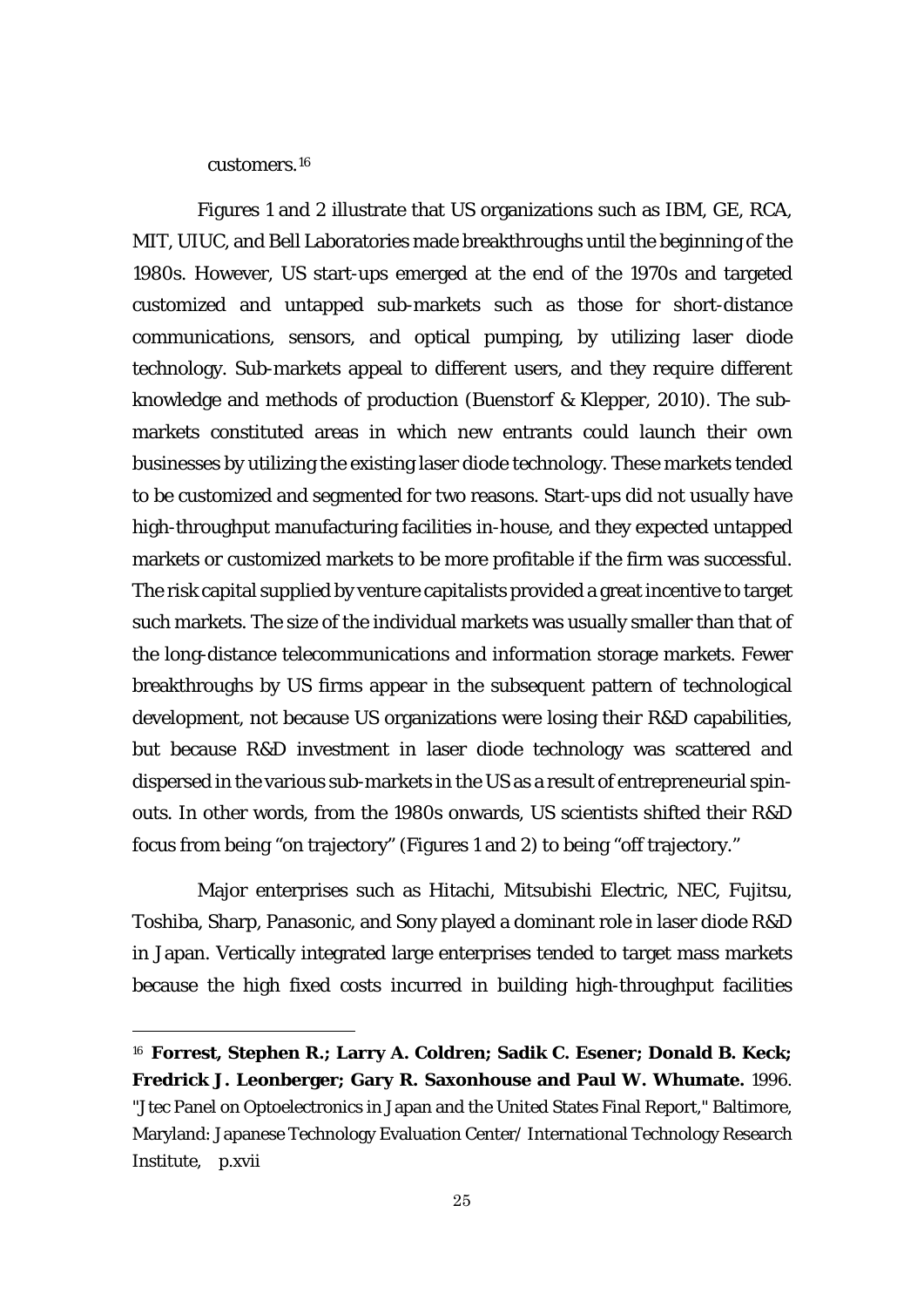demanded a high volume of sales (Chandler, 1994). Greg Olsen, who, as mentioned above, left RCA in 1984 and launched a start-up to develop photodetectors (one application of the laser diode technology), wrote: "To RCA the photodetector was no big deal–just a \$1 to \$2 million market," but "To me, however, a \$2 million market didn't seem small at all" (Olsen, 2009, p.59).<sup>[17](#page-27-0)</sup> Large enterprises developed laser diodes for the growing mass markets such as those for optical communications, compact discs, DVDs, scanners, and laser printers. The R&D focus of Japanese scientists remained on the subsequent technological development throughout the period. For instance, the Japanese firms competed to develop a shorter-wavelength laser that could handle highvolume information storage, and captured a significant market share in this sector, as indicated in the JTEC report (Forrest et al., 1996). Their R&D efforts were concentrated mainly on developing laser diodes for the long-distance telecommunications and information storage markets. A certain technological trajectory emerged when several firms developed technology for the same goals, shared a common definition of the relevant problems, and tackled these problems with the same approach. Since many vertically integrated large firms competed for the same mass markets, the cumulative effects of incremental innovations in the subsequent technological development eventually emerged in the 1960s and the 1970s, as Figures 1 and 2 demonstrate.

Figure 3 illustrates the cumulative number of patents taken out for technology related to the basic structure of laser diodes, and their application years.[18](#page-27-1) It shows that US organizations began to apply for patents for their R&D

-

<span id="page-27-0"></span><sup>&</sup>lt;sup>17</sup> This point was confirmed in the interview with Dr Greg Olsen conducted on January 12, 2015 in Princeton, New Jersey.

<span id="page-27-1"></span><sup>&</sup>lt;sup>18</sup> Basic laser diode technology is identified by the International Patent Classification number H01S5. H01S5 is given to technology specifically related to laser diodes such as structure, processes, apparatus for excitation, and arrangements for controlling the laser output parameters. If H01S5 was assigned as the first IPC for a patent, we regarded it as an invention related to the basic laser diode structure. H01S5 was introduced in Version 7 of the IPC, which was adopted in 2006. Therefore, H01S5 was not assigned to patents taken out before Version 7 was introduced. Accordingly, this paper uses the patent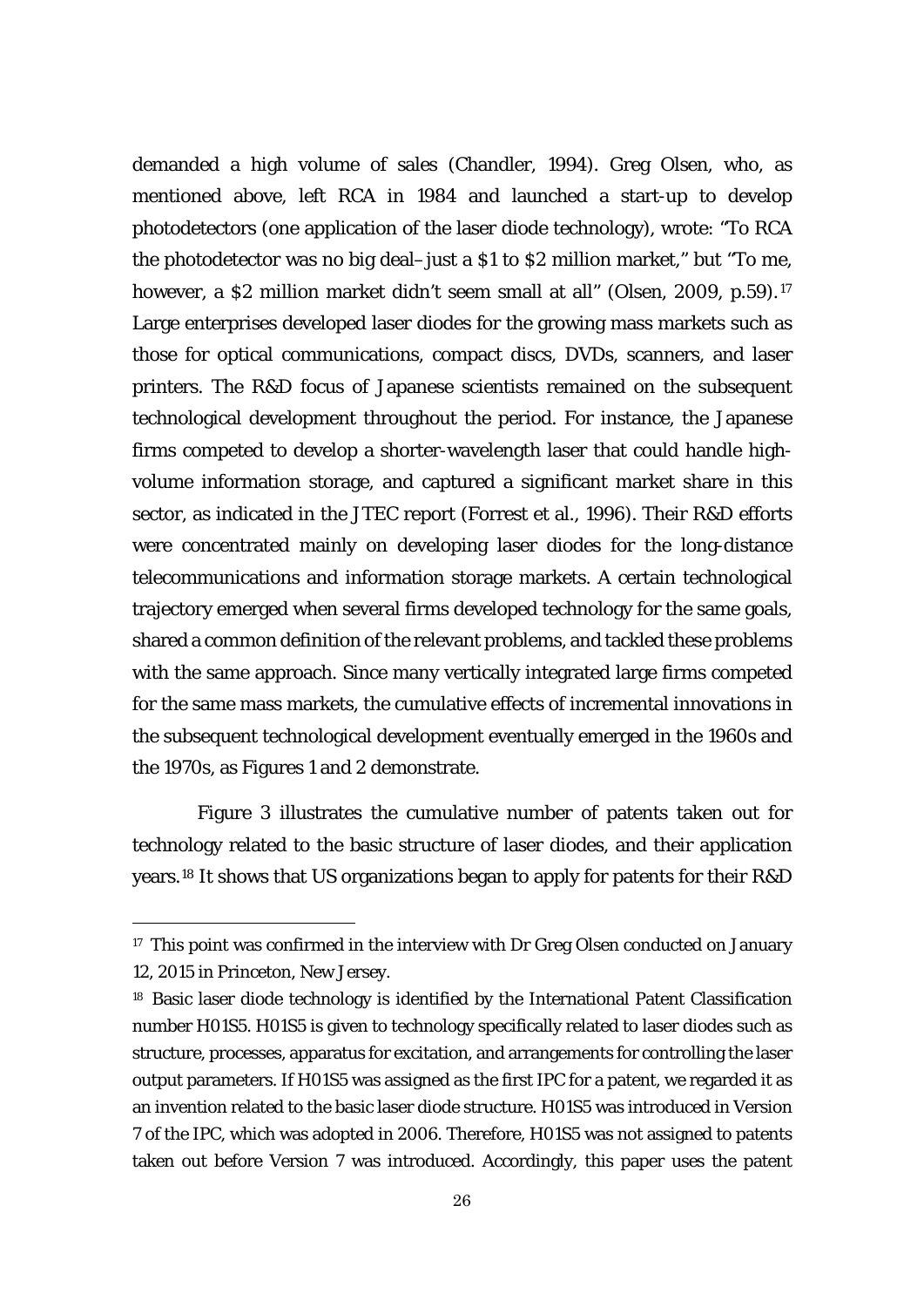in the early 1960s. The cumulative number of patents taken out by US organizations outnumbered that for Japanese organizations until 1984. However, Japanese organizations began catching up from the 1970s onwards, and the cumulative number was greater from 1985 onwards. Figure 3 indicates that the patterns of subsequent technological development of the basic laser diode diverged between Japan and US from the middle of the 1980s. It is evident that Japanese firms accumulated their technology on the basic structure from the 1970s onwards, while the US firms moved away from the subsequent technological development from the middle of the 1980s. The divergence from basic laser diode structure R&D is one of the signs that the US inventors shifted their R&D focus to other fields in markets that start-ups tried to tap. One of the areas that start-ups targeted was high-power lasers, which was mentioned in the previous section. High-power lasers have been used in numerous different submarkets such as satellite communication, measurements, and processing, each of which is a highly customized and segmented market, as indicated in the JTEC report mentioned above. This created "space" for subsequent technological developments for Japanese firms, which allowed them to catch up with and overtake the US firms despite the early leadership of US firms. Note, however, that these figures do not necessarily show that the US scientists were losing their technological capabilities. Rather, they were tapping the sub-markets by using laser diode technology laterally.

-

database provided by Thomson Innovation, which updated the old IPCs with the current IPCs.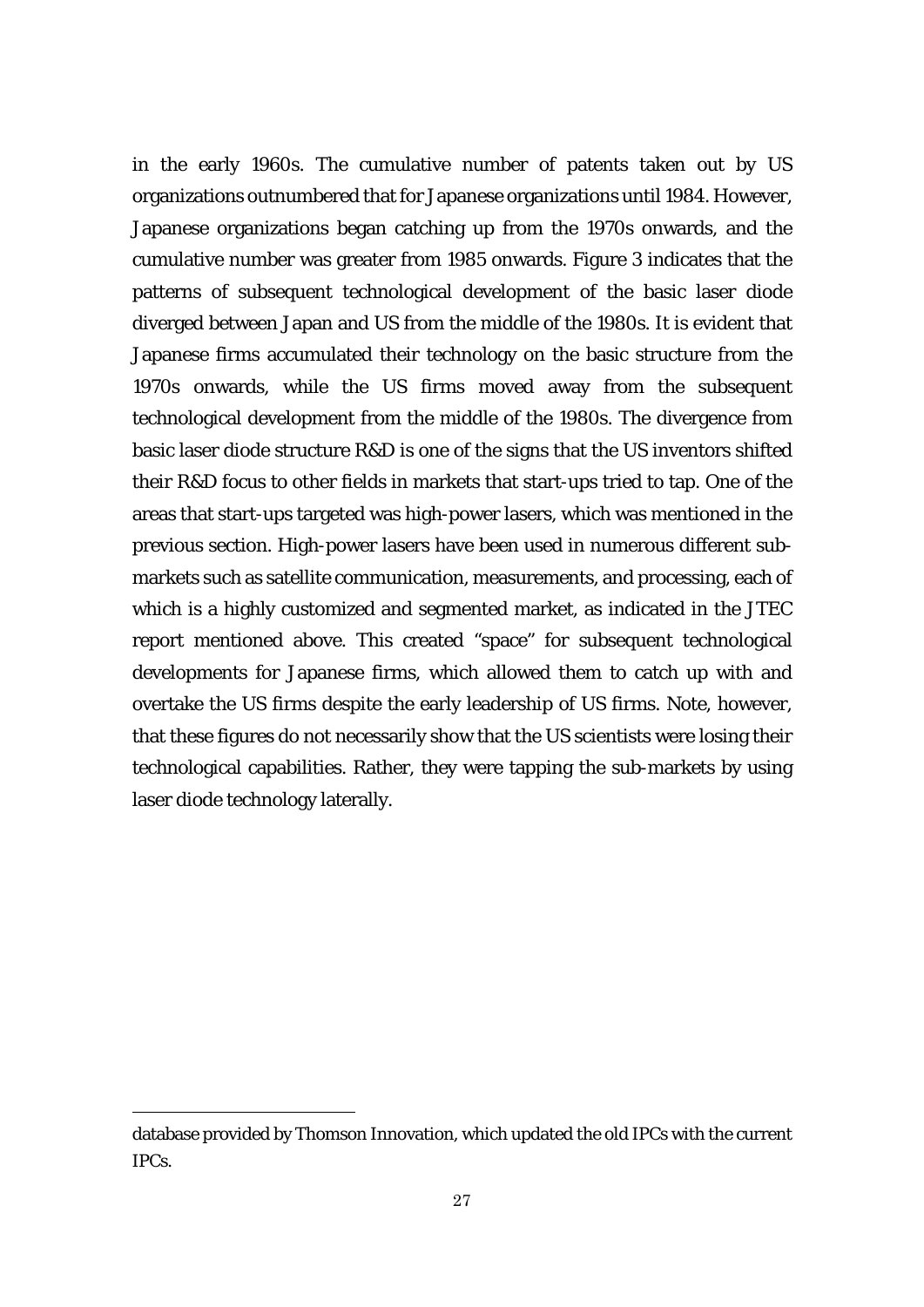

**Figure 3: Cumulative number of patents in basic laser diode technologies**

Source: Patents from US. Patent Office

How do different spin-out patterns influence the subsequent development of a technology? Let us suppose that many of the scientists engaged in R&D are leaving their parent firms to use their accumulated technological knowledge laterally and to launch start-ups that are targeting an untapped submarket. If the supply of skilled scientists is ample, this trend does not have a significant impact on the subsequent technological development, since the incumbent firms can immediately hire new scientists to fill the vacancies created by the spin-outs. However, the pool of skilled scientists is not boosted instantly, since skilled scientists have a high level of knowledge: formal graduate-level education in physics, and professional R&D experience at a laboratory, are usually necessary before a scientist would be deemed as skilled in this domain. Therefore, entrepreneurial spin-outs tend to cause a slowdown in subsequent technological development, relative to the development when there are no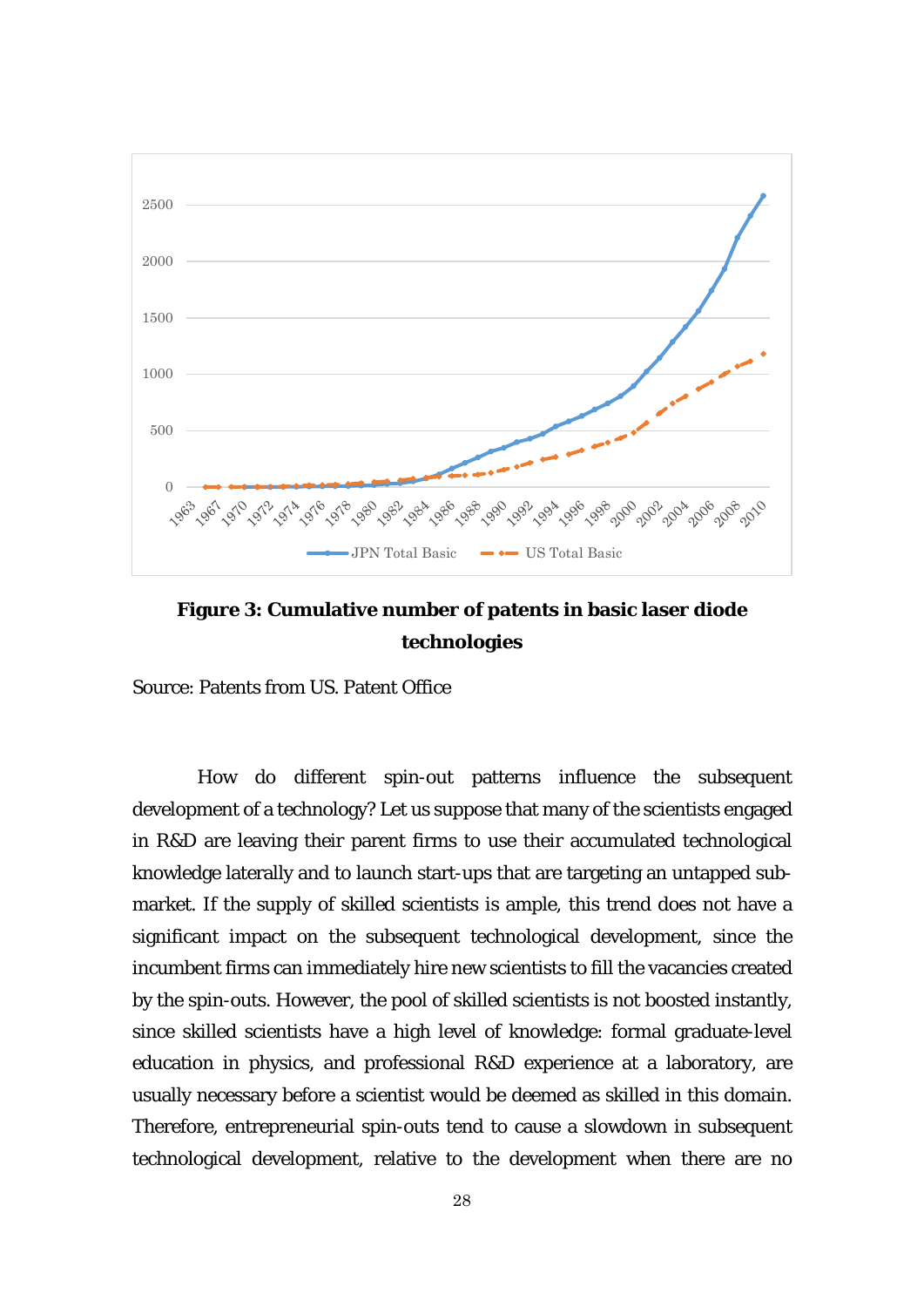entrepreneurial spin-outs.

Star scientists usually contribute more to their parent firms' R&D output. Moreover, it is difficult to substitute star scientists with other scientists. Therefore, if star scientists decide to leave their parent firms for entrepreneurial spin-outs, this has a substantial impact on the subsequent technological development. In fact, in many cases, it was the star scientists who spun out and launched start-ups in the laser diode industry, according to the interviews with corporate scientists. Since the development of technology is cumulative, the earlier the star scientists' entrepreneurial spin-outs emerge, the more substantial is their impact on subsequent technological development. Consequently, as corporate scientists left their parent firms and launched start-ups to target submarkets, the subsequent development of the existing technology vanished.

Suppose that the typical pattern of technological development takes the shape of an S-curve (Richard N. Foster, 1986). As the previous literature discusses, the S-curve does not necessarily fully account for the complexity of technological change (Clayton M. Christensen, 1992a, b). The thrust of the argument is not whether technological development is an S-shaped function, but how spin-outs influence the technological trajectory.

If a firm spins off before time *t* in Figure 4, it faces huge technological uncertainty. This actually happened in the laser diode industry. Utilizing Gallium Arsenide (GaAs) manufacturing technology, engineers spun off from RCA and launched Laser Diode Laboratories, Inc. in 1967. However, since the GaAs manufacturing technology was immature, the operating life of the laser diode was short and it was unreliable. Large enterprises such as Bell Laboratories, RCA, IBM, NEC, Hitachi, and Mitsubishi were competing to increase longevity and to improve laser reliability until the middle of the 1970s (Hiroshi Shimizu, 2010). Therefore, Laser Diode Laboratories, Inc. could not develop its business in the industrial market successfully because of its immature technology.

Even though it would be rational for engineers or scientists who plan to spin-out from their incumbents, to postpone until technological development has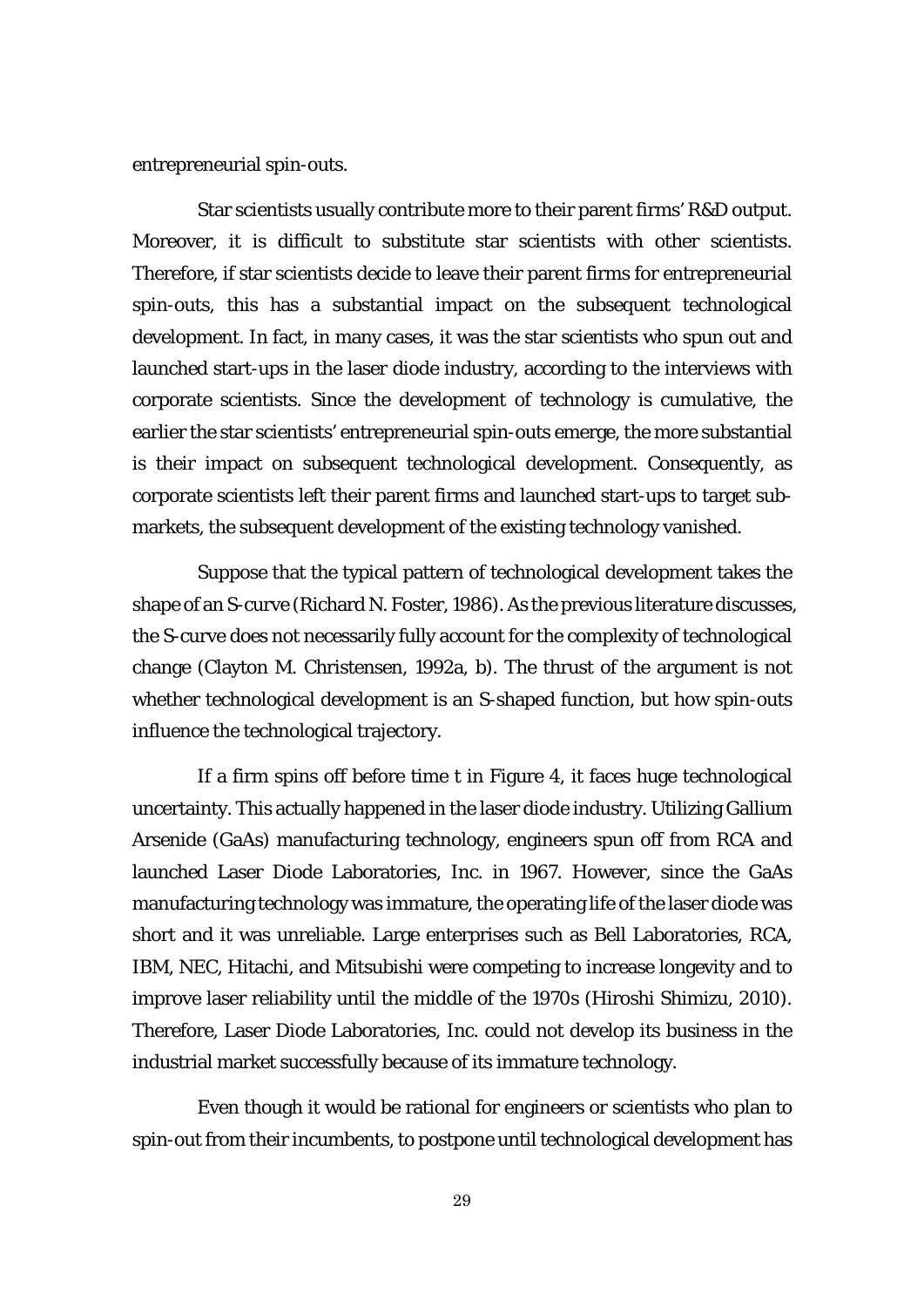matured, the spin-off can occur earlier provided that the expected sizes and profitability of individual sub-markets are different and the total number of submarkets is limited. In other words, since scientists have to rush to choose a preferred sub-market, the timing of the spin-out can be brought forward from *t* to *t''* if limited but promising-looking sub-markets exist. The existence of factors promoting spin-outs, such as venture capital and a flexible labor market, promote competition. The fiercer the competition for filling untapped sub-markets, the earlier the timing of the spin-out.

If many of the scientists engaged in R&D disengage from trajectory oriented activities to utilize its technology laterally and to launch a start-up, the technological trajectory will eventually be under-developed, as depicted for Scenario B in Figure 4. Spin-outs, which utilize the existing technology laterally and shift R&D for individual sub-markets, can make the technological trajectory fade out much earlier and at a lower level than would be seen if no entrepreneurial spin-out occurred, as depicted for Scenario A. The areas in which technological development occurs are shifted from "on trajectory" to "off trajectory" in the individual sub-markets.

If many scientists remain engaged in R&D on the current technological trajectory, the aggregate amount of R&D investment in the area gradually increases. The increase in R&D investment in the existing technological trajectory enhances the potential for making technological breakthroughs on the one hand, but lowers the profitability of firms on the other. If many scientists remain engaged in R&D even after the technology is well developed and the productivity of technological development is diminishing, as depicted by *t'* in Figure 4, the profitability of the firms decreases. This happened to laser diode development in Japan.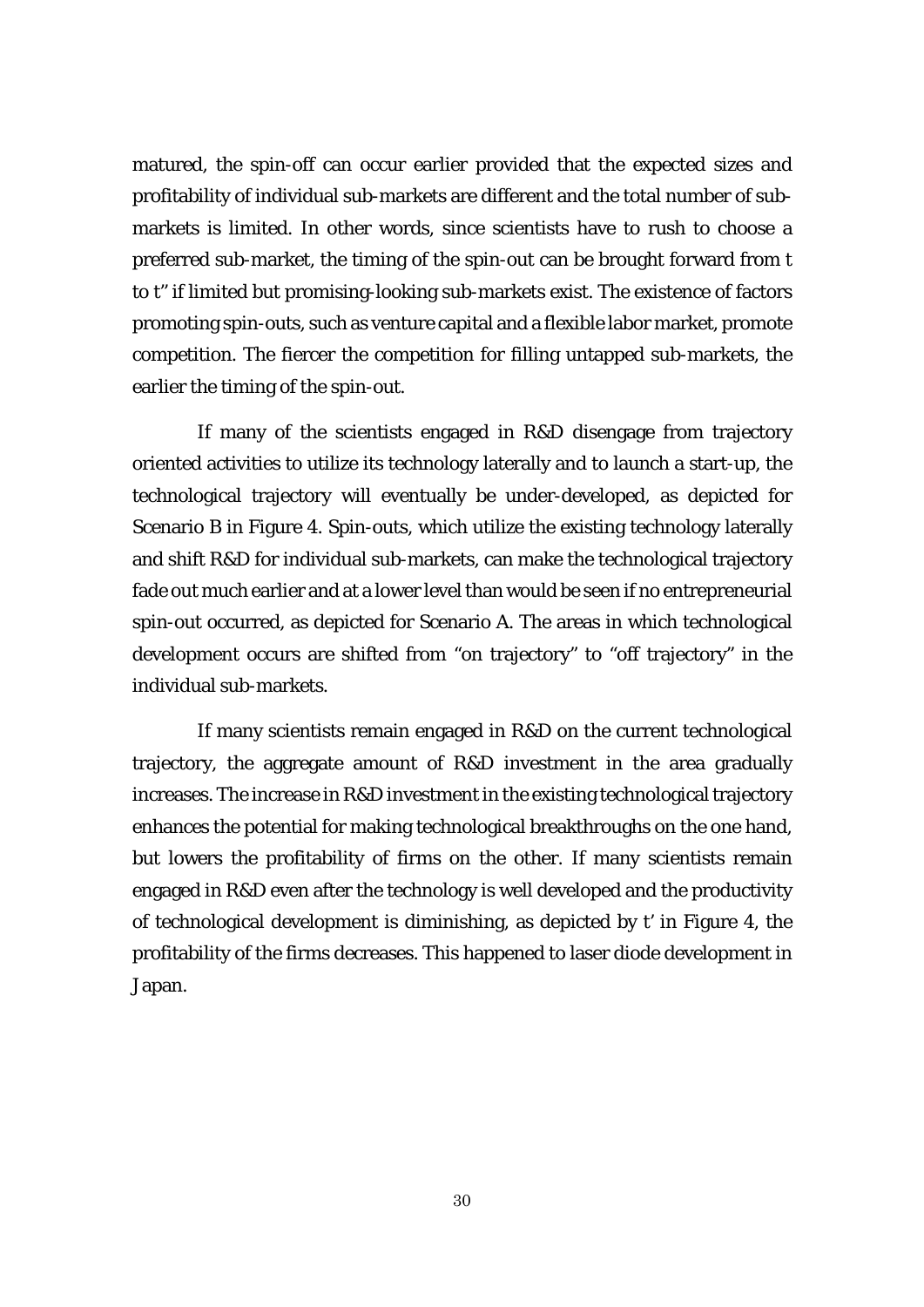

**Figure 4: Spin-outs and subsequent technological development**

The existence of sub-markets and institutional conditions that encouraged spin-outs had a bench-clearing effect for existing technological development. Entrepreneurial spin-outs—which laterally utilize the existing technology and shift R&D toward individual sub-markets—can cause subsequent technological development to fade out much earlier than usual and make it remain at a lower level than it would have achieved if no entrepreneurial spin-out had occurred (as in Japan). If we had explored the technological development only in one institutional setting, the development pattern that we observed would have been either Scenario A or Scenario B. In this case, we would not have known the extent to which the subsequent technological development was underdeveloped or over-developed. In other words, if, for instance, we had explored the technological development only in the US, we might have underestimated the possibility for the subsequent technological development that could have been achieved in a different institutional setting.

### **7. Conclusions**

This study has demonstrated how entrepreneurial spin-outs influence subsequent technological development, by exploring laser diodes in the US and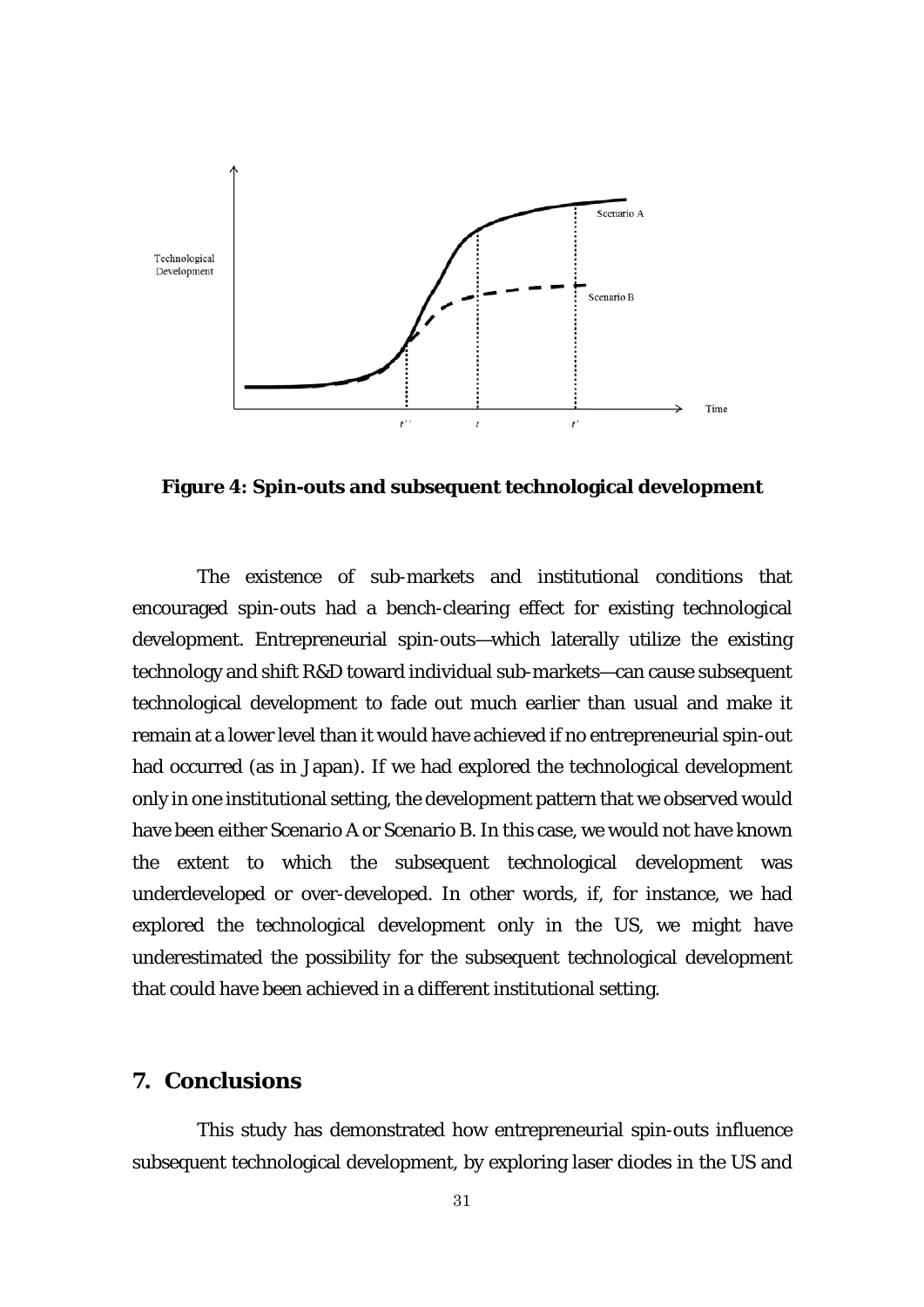Japan. Prior studies have indicated that progress on the technological trajectory is likely to retain some cumulative features: the cumulative effect of numerous small improvements gradually increases productivity (Giovanni Dosi, 1982, Thomas S. Kuhn, 1962, Nathan Rosenberg, 1979). This study revealed that the cumulative features of technological development gradually disappeared due to the surge in entrepreneurial spin-outs in the industry in the US. Subsequent technological development plays an important role when a technology is still in a nascent stage. Thus, R&D competition in cumulative technological development contributes to technological development until the technology fully matures. According to the technological trajectory perspective, entrepreneurial spin-outs could hinder technological development when the technology is at a nascent stage, because the cumulative effects of incremental innovations on the technological trajectory could disappear if the R&D personnel are thinned out to target different sub-markets.

Of course, severe price competition would result if firms were to compete in the same subsequent technological development, even when technological development is fully saturated. This occurred in the laser diode industry in Japan, when the firms targeted the same mass markets and competed in the same markets, and this ultimately boosted the cumulative technological development of laser diodes. Therefore, it is important for firms to utilize technology laterally in new markets after technological development has fully matured.

The findings of this study explain why Japanese firms were good imitators and achieved great process innovations, while the US firms were successful in terms of product innovations, but were poor imitators (Nathan Rosenberg, 1988). One of the general explanations given for this observation involves entrepreneurship and cultural differences. However, the findings of this study suggest that factors such as the labor mobility of corporate scientists and re-employment conditions play an important role in establishing or hampering technological trajectories for the promotion of subsequent cumulative technological development.

Since the findings of this study are based on a case study of the laser diode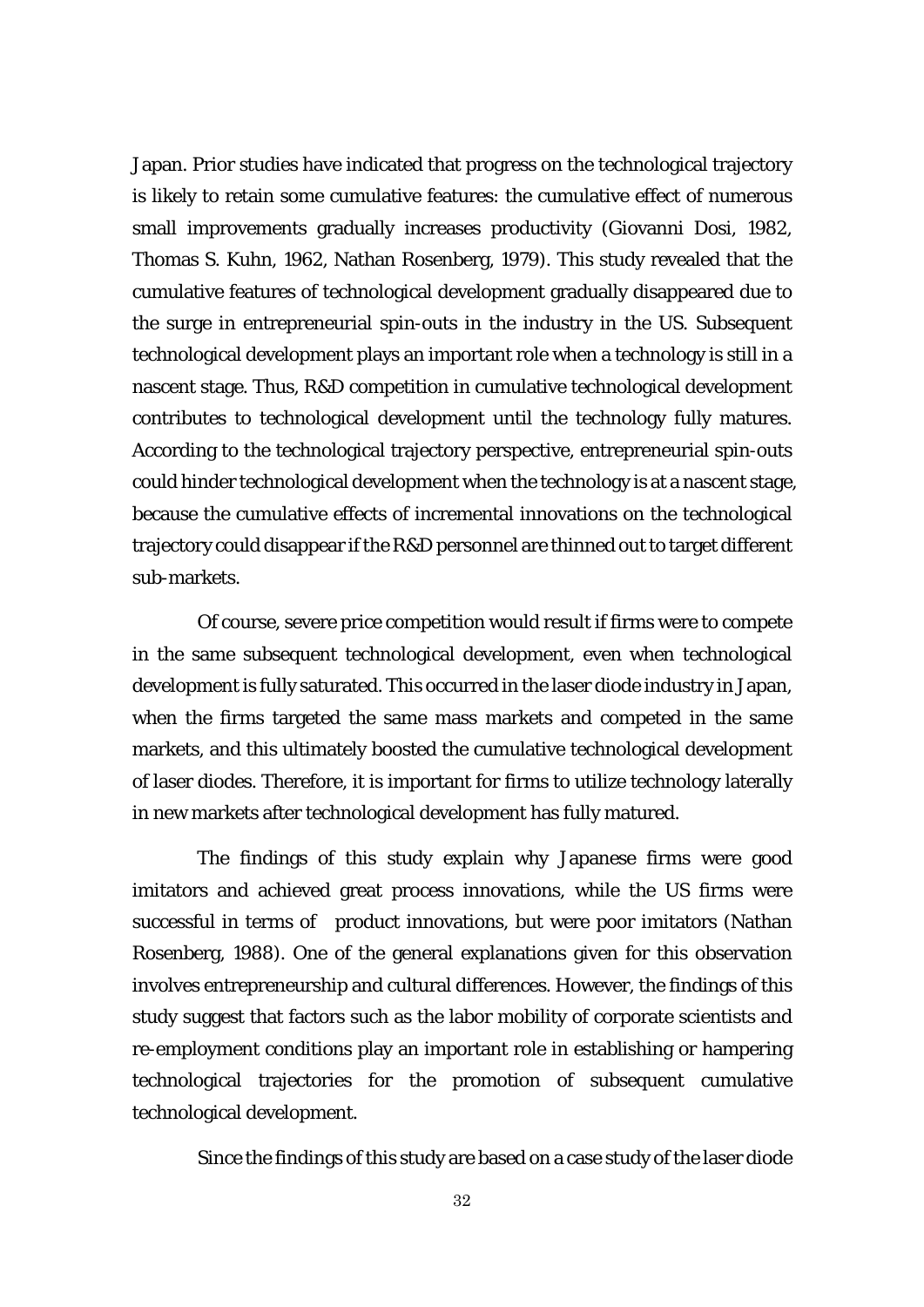industry in the US and Japan, we must be cautious about asserting generalizations. Moreover, other factors not explored herein could explain the observed patterns. A classic explanation might be that the Japanese firms tended to have advantages in incremental process innovations, while the US firms tended to allocate more resources to radical and revolutionary product innovations. One could attribute this difference to the cultural differences between the US and Japan. This explanation assumes that the US culture prefers revolutionary innovation, while the Japanese culture prefers cumulative innovation. The ideal way to counter the confounding effects would be to give another example for the same two countries in which the case is reversed. There were industries in which US firms were the industrial leaders on the basis of cumulative innovations (such as the gas turbine, automobile, and aerospace industries) and in which spin-outs for sub-market exploitation were relatively limited. However, it is quite unlikely that several early spin-outs would be observed in Japan and not in the US, because active entrepreneurial spin-outs were virtually absent in the knowledgeintensive industries in Japan. Since this study focuses on a longitudinal scrutiny of the laser diode industry and a discussion of the different patterns of innovation between the US and Japan, and because of space limitations, we have not explored other examples. However, detailed and longitudinal case studies in future research could unravel the mechanisms in which the different patterns emerge, and provide useful comparisons for a better understanding of the patterns of subsequent technological development.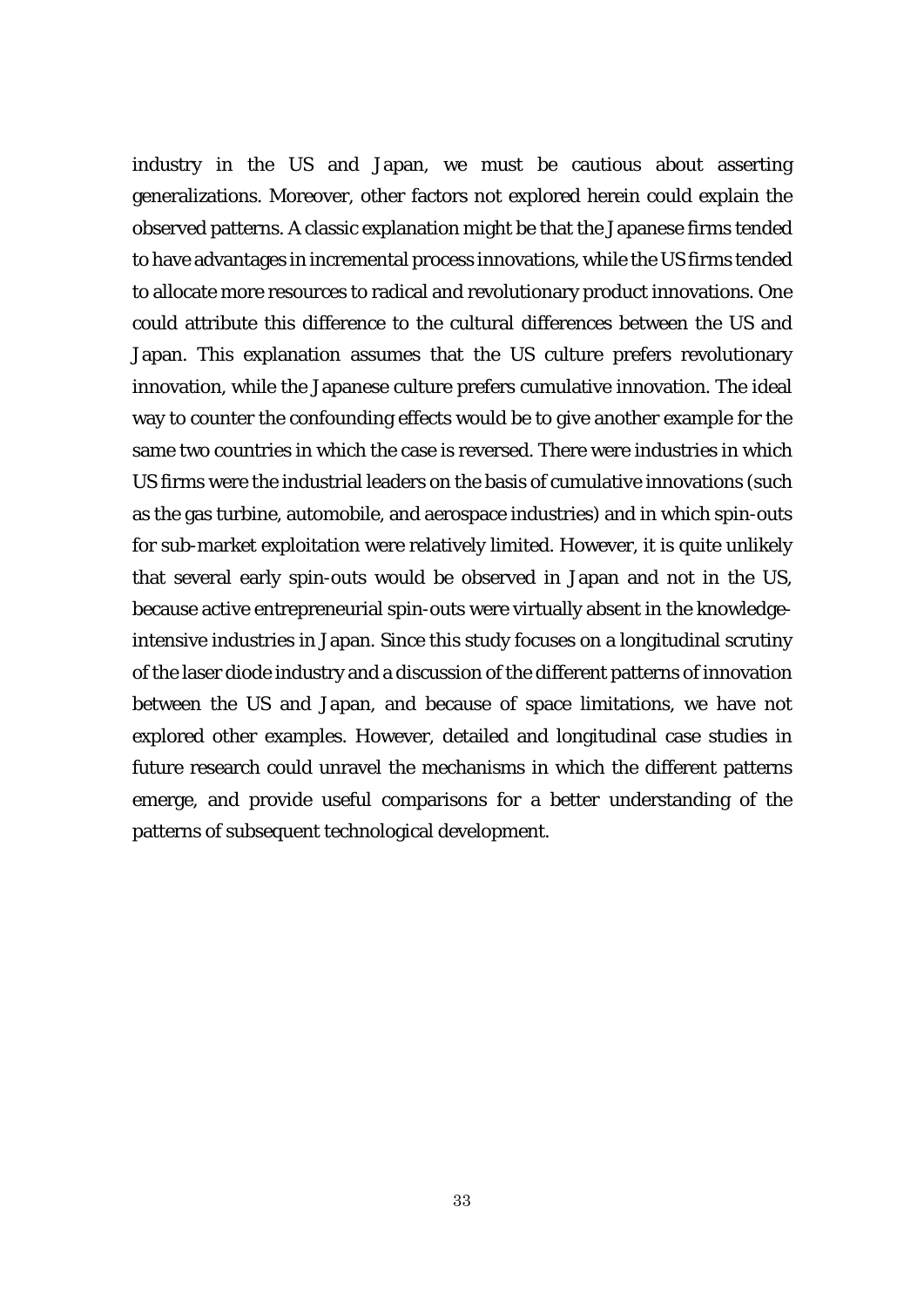# **References**

**Abernathy, William J.** 1978. *The Productivity Dilemma: Roadblock to Innovation in the Automobile Industry*. Baltimore: Johns Hopkins University Press.

**Agarwal, Rajshree and David B. Audretsch.** 2001. "Does Entry Size Matter? The Impact of the Life Cycle and Technology on Firm Survival." *The Journal of Industrial Economics*, 49(1), 21-46.

**Agarwal, Rajshree; Raj Echambadi; April M. Franco and Mb Sarkar.** 2004. "Knowledge Transfer through Inheritance: Spin-out Generation, Development, and Survival." *the Academy of Management Journal*, 47(4), 501- 22.

**Allen, Robert C.** 2009. *The British Industrial Revolution in Global Perspective*. Cambridge ; New York: Cambridge University Press.

**Anton, James J. and Dennis Yao.** 1995. "Start-Ups, Spin-Offs, and Internal Projects." *Journal of Law, Economics, and Organization*, 11(2), 362-78. **Aoki, Masahiko.** 1988. *Information, Incentives, and Bargaining in the* 

*Japanese Economy*. Cambridge; New York: Cambridge University Press.

**Aoki, Masahiko and Ronald Philip Dore.** 1994. *The Japanese Firm: The Sources of Competitive Strength*. Oxford, UK; New York: Oxford University Press.

**Begley, Thomas M. and David P. Boyd.** 1987. "Psychological Charactgerstics Associated with Performance in Entreprenurial Firms and Smaller Businesses." *Journal of Business Venturing*, 2(1), 79-93.

**Bhaskarabhatla, Ajay and Steven Klepper.** 2014. "Latent Submarket Dynbamics and Industry Evolution: Lessons from the Us Laser Industry." *Industrial and Corporate Change*, 23(6), 1381-415.

**Buenstorf, Guido and Steven Klepper.** 2010. "Submarket Dynamics and Innovation: The Case of the Us Tire Industry." *Industrial and Corporate Change*, 19(5), 1563-87.

**Bygrave, William D. and Jeffry A. Timmons.** 1992. *Venture Capital at the Crossroads*. Boston, Mass.: Harvard Business School Press.

**Campbell, Benjamin A.; Martin Ganco; April M. Franco and Rajshree Agarwal.** 2012. "Who Leaves, Where to, and Why Worry? Employee Mobility, Entrepreneurship and Effects on Source Firm Performance." *Strategic Management Journal*, 33(1), 65-87.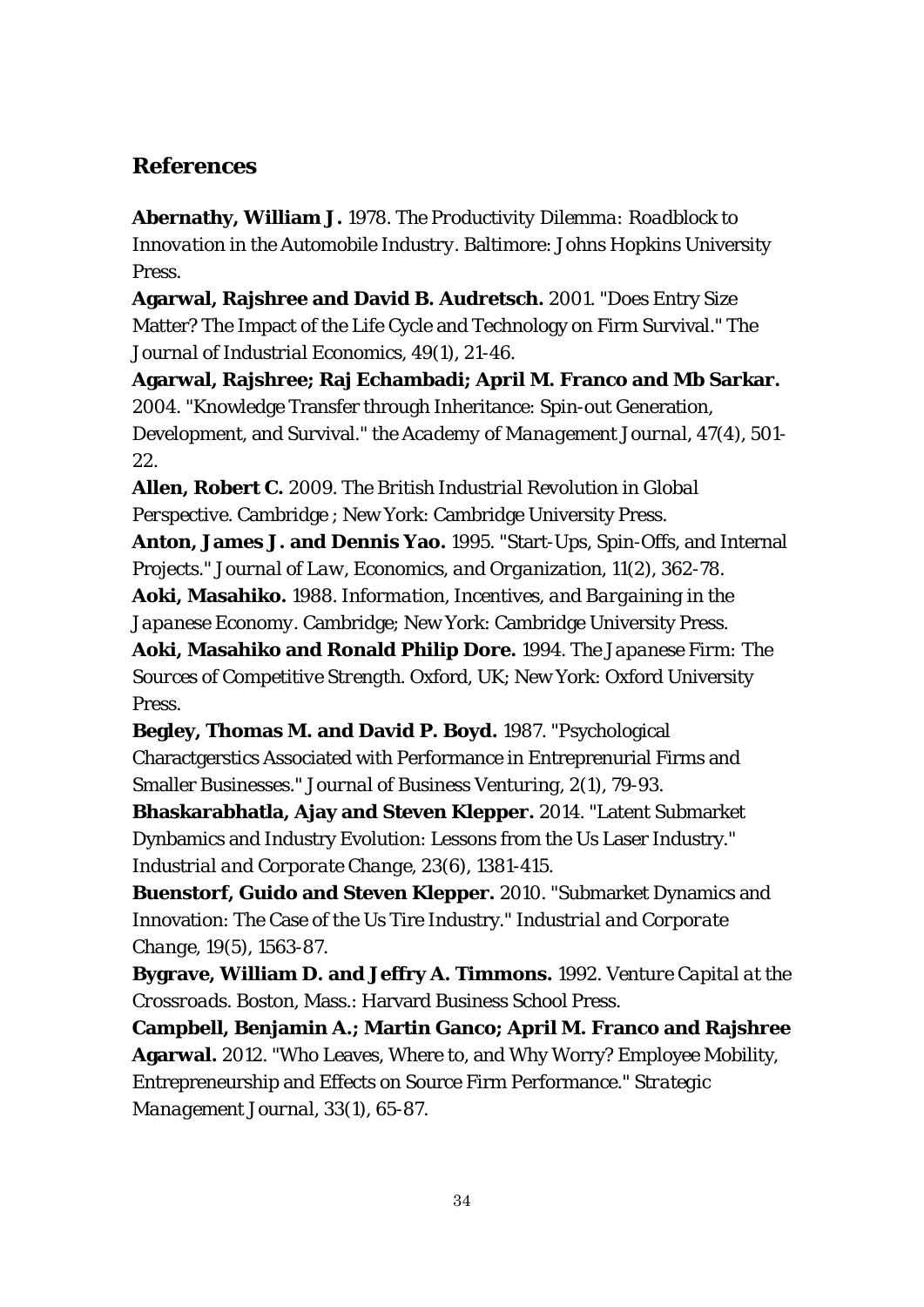**Chandler, Alfred Dupont.** 1994. "The Competitive Performance of U.S. Industrial Enterprises since the Second World War." *Business History Review*, 68, 1-72.

**Christensen, Clayton M.** 1992a. "Exploring the Limits of the Technologi S-Curve. Part I: Component Technologies." *Production and Operations Management*, 1(4), 334-57.

**\_\_\_\_.** 1992b. "Exploring the Limits of the Technology S-Curve: Part Ii: Architectural Technologies." *Production and Operations Management*, 1(4), 358-66.

**\_\_\_\_.** 1993. "The Rigid Disk Drive Industry, 1956-90: A History of Commercial and Technological Turbulence." *Business History Review*, 67(Winter), 531-88. **Christensen, Clayton M. and Joseph L. Bower.** 1996. "Customer Power, Strategic Investment, and the Failure of Leading Firms." *Strategic Management Journal*, 17(3), 197-218.

**Coff, Russell W.** 1997. "Human Assets and Management Dilemmas: Coping with Hazards on the Road to Resource-Based Theory." *The Academy of Management Review*, 22(2), 374-402.

**Collins, Harry M. and R G. Harrison.** 1975. "Building a Tea Laser: The Caprices of Communication." *Social Studies of Science*, 5(4), 441-50.

**Cooper, Arnold C.** 1985. "The Role of Incubator Organizations in the Founding of Growth-Oriented Firms." *Journal of Business Venturing*, 1(1), 75- 86.

**Crant, Michael J.** 1996. "The Proactive Personality Scale as a Predictor of Entrepreneurial Intentions." *Journal of Small Business Management*, 34(3), 42-49.

**Dore, Ronald Philip.** 2000. *Stock Market Capitalism: Welfare Capitalism : Japan and Germany Versus the Anglo-Saxons*. Oxford, UK; New York: Oxford University Press.

**Dosi, Giovanni.** 1982. "Technological Paradigms and Technological Trajectories: A Suggested Interpretation of the Determinants and Directions of Technical Change." *Research Policy*, 11(3), 147-62.

**Florida, Richard and Martin Kenney.** 1988. "Venture Capital and High Technology Entrepreneurship." *Journal of Business Venturing*, 3(4), 301-19.

**Florida, Richard L. and Martin Kenney.** 1990. *The Breakthrough Illusion: Corporate America's Failure to Move from Innovation to Mass Production*. New York: Basic Books.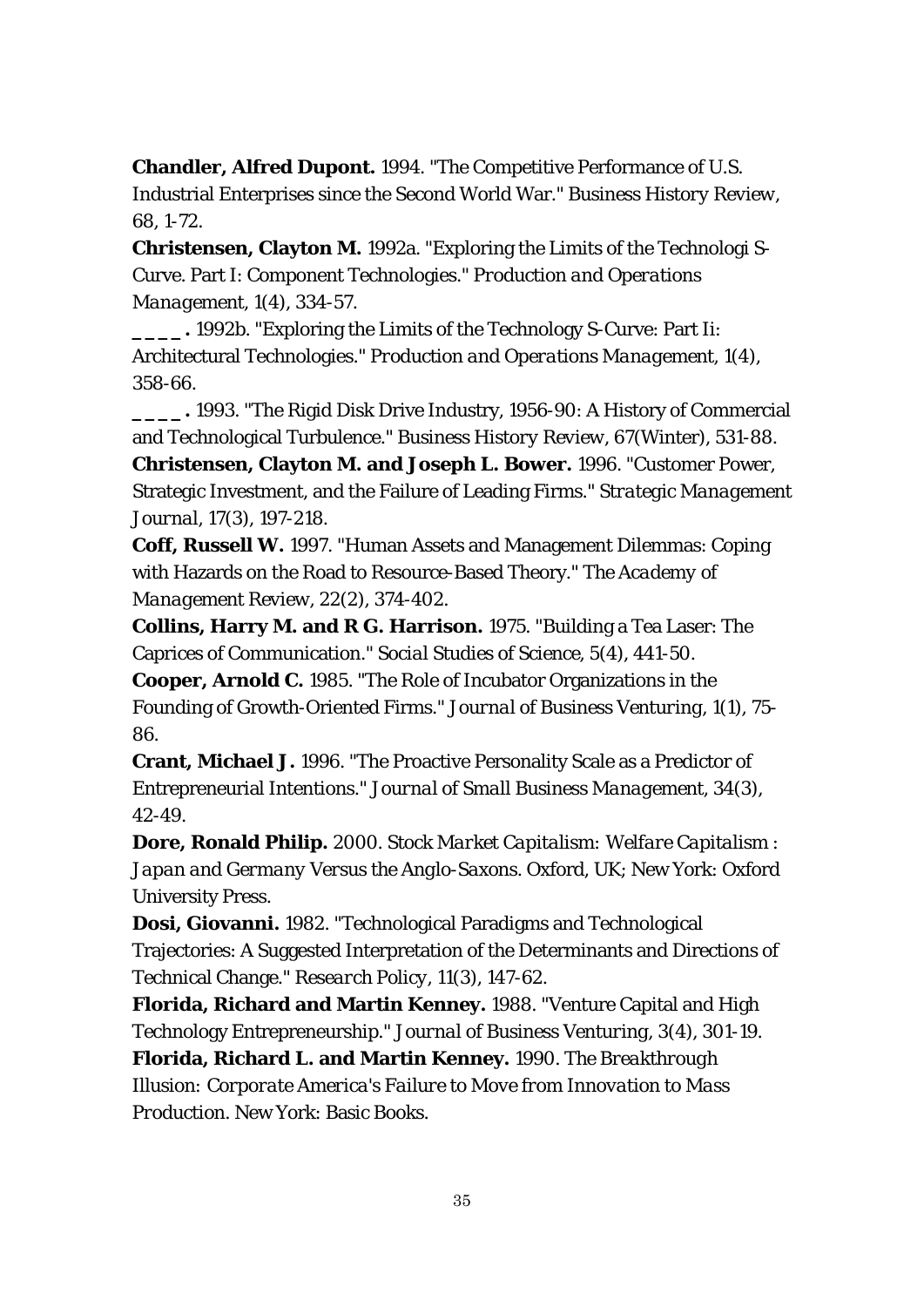**Forrest, Stephen R.; Larry A. Coldren; Sadik C. Esener; Donald B. Keck; Fredrick J. Leonberger; Gary R. Saxonhouse and Paul W.** 

**Whumate.** 1996. "Jtec Panel on Optoelectronics in Japan and the United States Final Report," Baltimore, Maryland: Japanese Technology Evaluation Center/ International Technology Research Institute,

**Foster, Richard N.** 1986. *Innovation : The Attacker's Advantage*. New York: Summit Books.

**Garvin, David A.** 1983. "Spin-Offs and the New Firm Formation Process." *California Management Review*, 25(2), 3-20.

**Gompers, P.A.** 1994. "The Rise and Fall of Venture Capital." *Business and Economic History*, 23, 1-26.

**Gompers, Paul A.; Anna Kovner; David S. Scharfstein and Josh Lerner.** 2010. "Performance Persistence in Entreprenuership and Venture Capital." *Journal of Financial Economics*, 96(1), 18-32.

**Griliches, Zvi.** 1990. "Patent Statistics as Economic Indicators:A Survey." *Journal of Economic Literature*, 28(4), 1661-707.

**Helpman, Elhanan.** 1998. *General Purpose Technologies and Economic Growth*. Cambridge, Mass.: MIT Press.

**Hirsch, J. E.** 2005. "An Index to Quantify an Individual's Scientific Research Output." *Proceedings of the National Academy of Science of the United States of America*, 102(46), 16569-72.

**Itami, Hiroyuki.** 1994. "The "Human-Capital-Ism" of the Japanese Firm as an Integrated System," K. i. Imai, R. Komiya, R. P. Dore and D. H. Whittaker, *Business Enterprise in Japan: Views of Leading Japanese Economists.*  Cambridge, Massachusetts: MIT Press, 73-88.

**Itoh, Hideshi.** 1994. "Japanese Human Resource Management from the Viewpoint of Incentive Theory," M. Aoki and R. P. Dore, *The Japanese Firm: The Sources of Competitive Strength.* Oxford: Oxford University Press, 233-64. **Jacobs, Ralph R. and Donald R. Scifres.** 2000. "Recollections on the Founding of Spectra Diode Labs, Inc." *IEEE Journal of Selected Topics in* 

*Quantum Electronics*, 6(6), 1228-30.

**Jaffe, Adam B. and Manuel Trajtenberg** eds**.** 2002. *Patents, Citations, and Innovations: A Window on the Knowledge Economy*. Cambridge, Massachusetts: MIT Press.

**Kaplan, Jerry.** 1995. *Startup: A Silicon Valley Adventure*. Boston: Houghton Mifflin.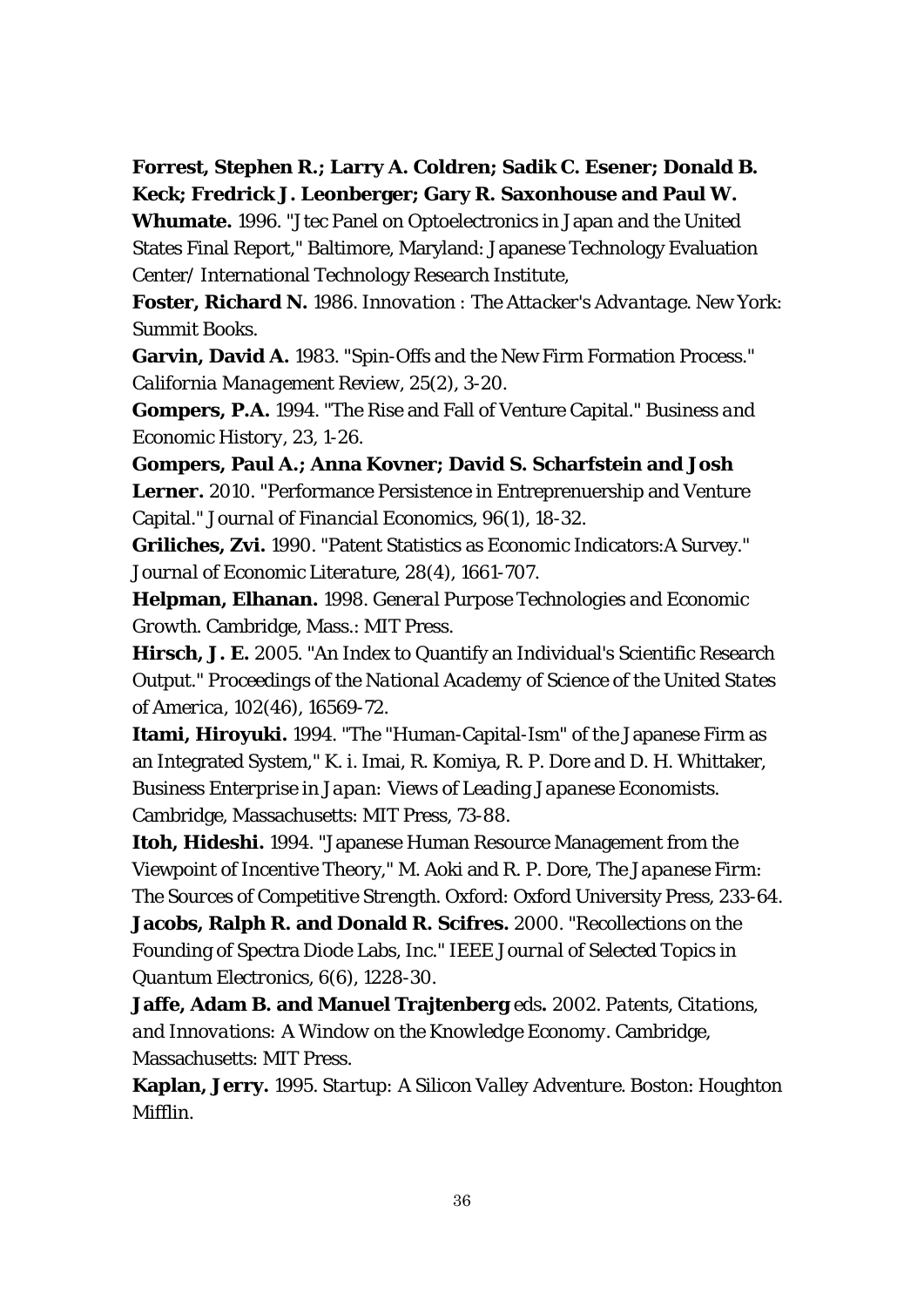**Kenney, Martin.** 2000. *Understanding Silicon Valley: The Anatomy of an Entrepreneurial Region*. Stanford, Calif: Stanford University Press.

**Klepper, Steven.** 2001. "Employee Startups in High-Tech Industries." *Industrial and Corporate Change*, 10(3), 639-74.

**\_\_\_\_.** 1996. "Entry, Exit, Growth, and Innovation over the Product Life Cycle." *American Economic Review*, 86(3), 562-83.

**Klepper, Steven and Sally Sleeper.** 2005. "Entry by Spinoffs." *Management Science*, 51(8), 1291-306.

**Klepper, Steven and Peter Thompson.** 2010. "Disagreements and Intra-Industry Spinoffs." *International Journal of Industrial Organization*, 28(5), 526-38.

**Kuhn, Thomas S.** 1962. *The Structure of Scientific Revolutions*. Chicago: University of Chicago Press.

**Lipsey, Richard G.; Cliff Bekar and Kenneth Carlaw.** 1998. "What Requires Explanation?," E. Helpman, *General Purpose Technologies and Economic Growth.* Cambridge, Mass.: MIT Press, 15-54.

**Lipsey, Richard G.; Kenneth Carlaw and Clifford Bekar.** 2005. *Economic Transformations : General Purpose Technologies and Long-Term Economic Growth*. Oxford ; New York: Oxford University Press.

**Mokyr, Joel.** 1990. *The Lever of Riches: Technological Creativity and Economic Progress*. New York: Oxford University Press.

**Moser, Petra and Tom Nicholas.** 2004. "Was Electricity a General Purpose Technology? Evidence from Historical Patent Citations." *American Economic Review*, 94(2), 388-94.

**Murmann, Johann Peter and Koen Frenken.** 2006. "Toward a Systematic Framework for Research on Dominant Designs, Technological Innovations, and Industrial Change." *Research Policy*, 35(7), 925-52.

**Nonaka, Ikujiro and Hiro Takeuchi.** 1995. *The Knowledge-Creating Company: How Japanese Companies Create the Dynamics of Innovation*. New York: Oxford University Press.

**Rosenberg, Nathan.** 1979. "Technological Interdependence in the American Economy." *Technology and Culture*, (January), 25-50.

**\_\_\_\_.** 1988. "Why Are Americans Such Poor Imitators?" *American Economic Review*, 78(2), 229-34.

**Saxenian, AnnaLee.** 1994. *Regional Advantage : Culture and Competition in Silicon Valley and Route 128*. Cambridge, Mass. ; London: Harvard University Press.